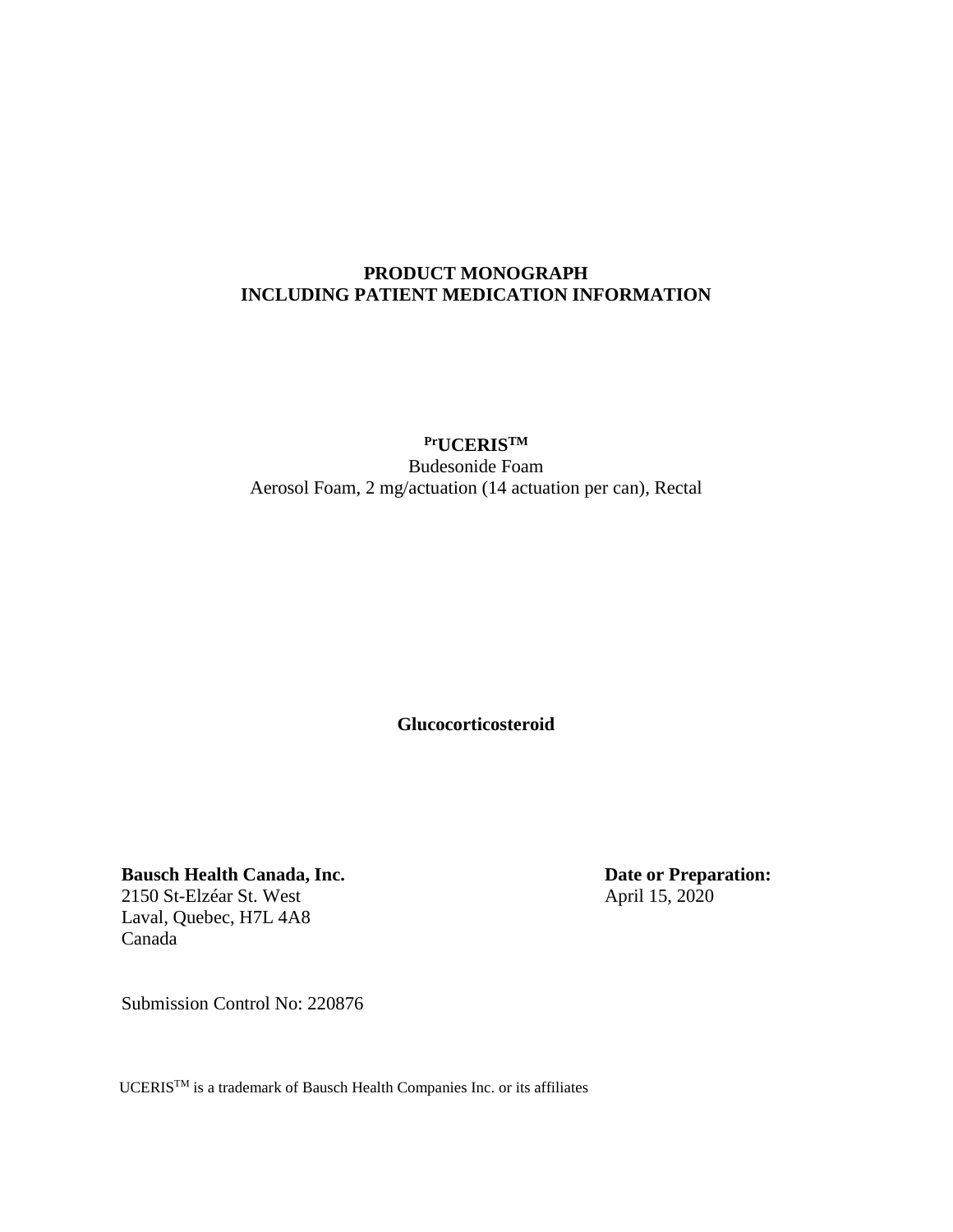| 1                       |              |  |
|-------------------------|--------------|--|
|                         | 1.1          |  |
|                         | 1.2          |  |
| $\overline{2}$          |              |  |
| 3                       |              |  |
|                         | 3.1          |  |
|                         | 3.2<br>3.3   |  |
|                         | 3.4          |  |
| $\overline{\mathbf{4}}$ |              |  |
|                         |              |  |
| 5                       |              |  |
| 6                       |              |  |
|                         | 6.1<br>6.1.1 |  |
|                         | 6.1.2        |  |
|                         | 6.1.3        |  |
|                         | 6.1.4        |  |
| 7                       |              |  |
|                         | 7.1          |  |
|                         | 7.2          |  |
|                         | 7.3          |  |
| 8                       |              |  |
|                         | 8.1<br>8.2   |  |
|                         | 8.3          |  |
|                         | 8.4          |  |
|                         | 8.5          |  |
| 9                       |              |  |
|                         | 9.1          |  |
|                         | 9.2          |  |
|                         | 9.3          |  |
| <b>10</b>               |              |  |
| 11                      |              |  |
|                         |              |  |
| 12                      |              |  |
| 13                      |              |  |

# **TABLE OF CONTENTS**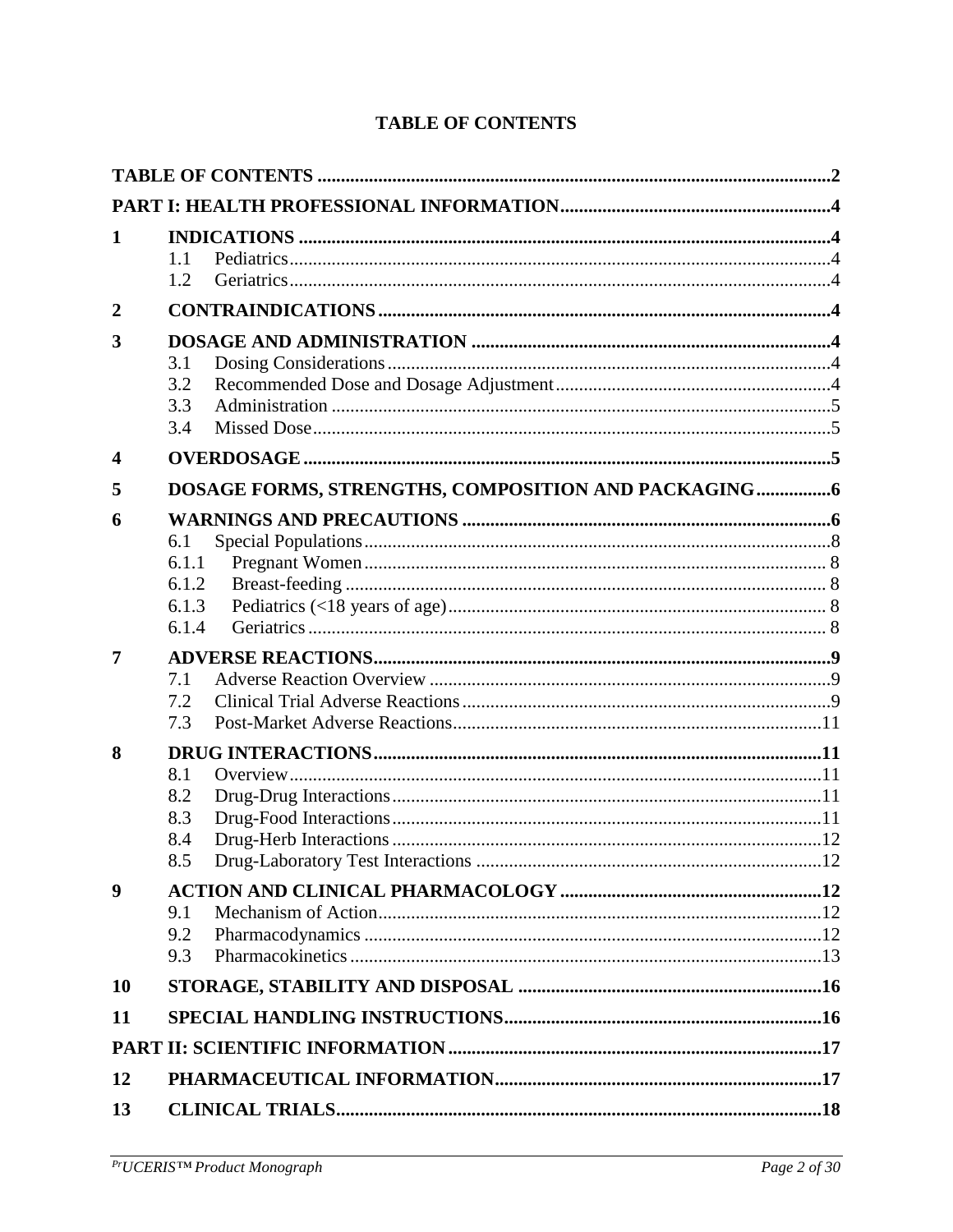<span id="page-2-0"></span>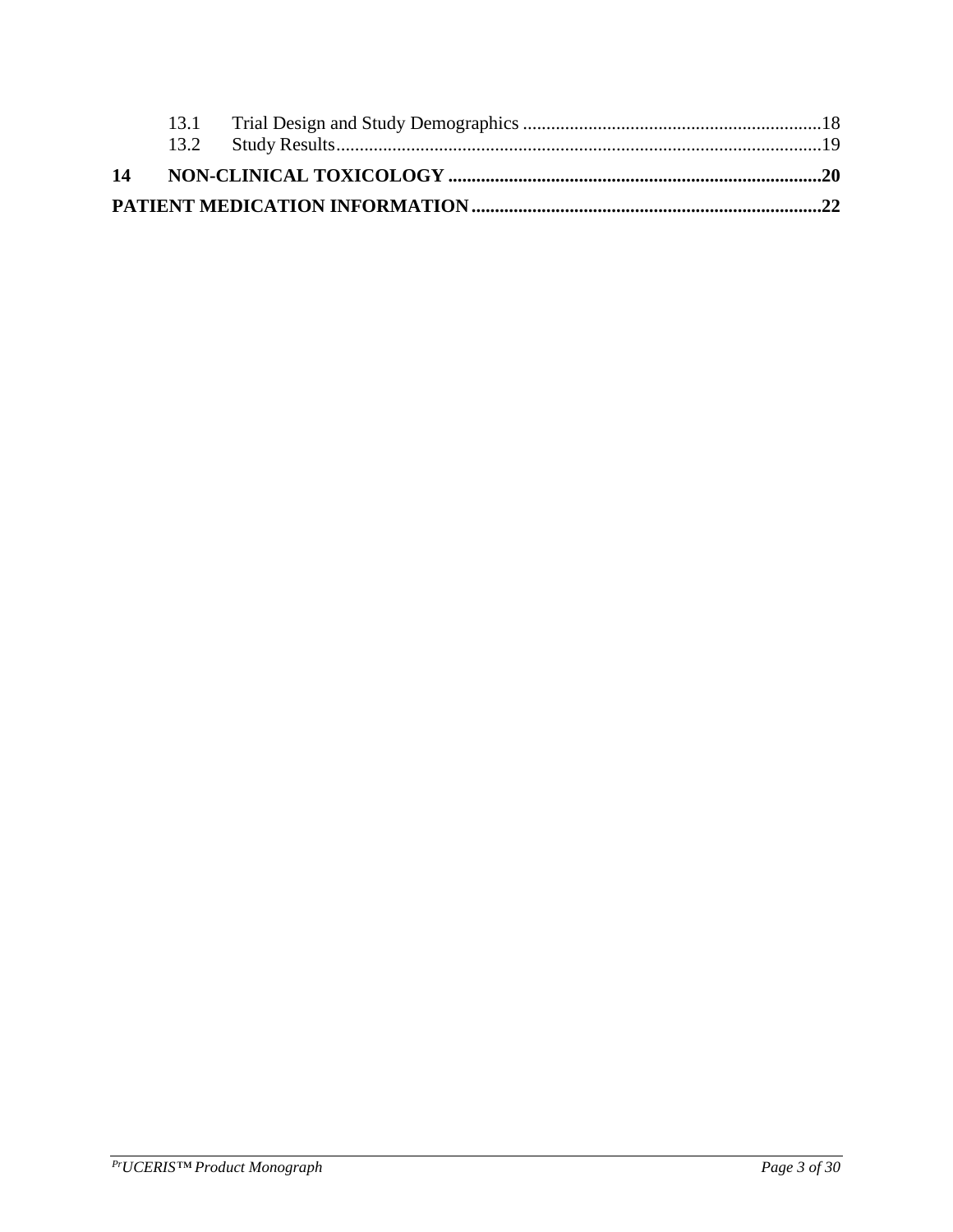## **PART I: HEALTH PROFESSIONAL INFORMATION**

## <span id="page-3-0"></span>**1 INDICATIONS**

UCERIS (budesonide) rectal foam is a glucocorticosteroid indicated for the induction of remission in adult patients with active mild to moderate distal ulcerative colitis extending up to 40 cm from the anal verge.

#### <span id="page-3-1"></span>**1.1 Pediatrics**

#### **Pediatrics (<18 years of age)**

No data are available to Health Canada; therefore, Health Canada has not authorized an indication for pediatric use. See Section 6.1.3 WARNINGS AND PRECAUTIONS, Special Populations.

#### <span id="page-3-2"></span>**1.2 Geriatrics**

#### **Geriatrics (>65 years of age)**

There is no sufficient and adequate data in clinical studies with UCERIS for patients aged 65 and over to determine whether they respond differently than younger patients. See Section 6.1.4 WARNINGS AND PRECAUTIONS, Special Populations, Geriatrics, and Section 3.2 DOSAGE AND ADMINISTRATION, Recommended Dose and Dosage Adjustment.

#### <span id="page-3-3"></span>**2 CONTRAINDICATIONS**

- UCERIS is contraindicated in patients who are hypersensitive to this drug or to any ingredient in the formulation, including any non-medicinal ingredient, or component of the container. For a complete listing, see Section 5 DOSAGE FORMS, STRENGTHS, COMPOSITION AND PACKAGING.
- Active or quiescent tuberculosis infection.
- Untreated fungal, bacterial, systemic viral or parasitic infections.
- Ocular herpes simplex.

## <span id="page-3-4"></span>**3 DOSAGE AND ADMINISTRATION**

#### <span id="page-3-5"></span>**3.1 Dosing Considerations**

- UCERIS rectal foam is only to be applied rectally. It is not for oral use.
- The patient should empty their bowels before using UCERIS rectal foam.
- Each applicator is coated with a lubricant. If additional lubrication is needed, petrolatum or petroleum jelly can also be used.

#### <span id="page-3-6"></span>**3.2 Recommended Dose and Dosage Adjustment**

The recommended dosage regimen is 1 metered dose administered rectally twice daily for 2 weeks followed by 1 metered dose administered rectally once daily for 4 weeks.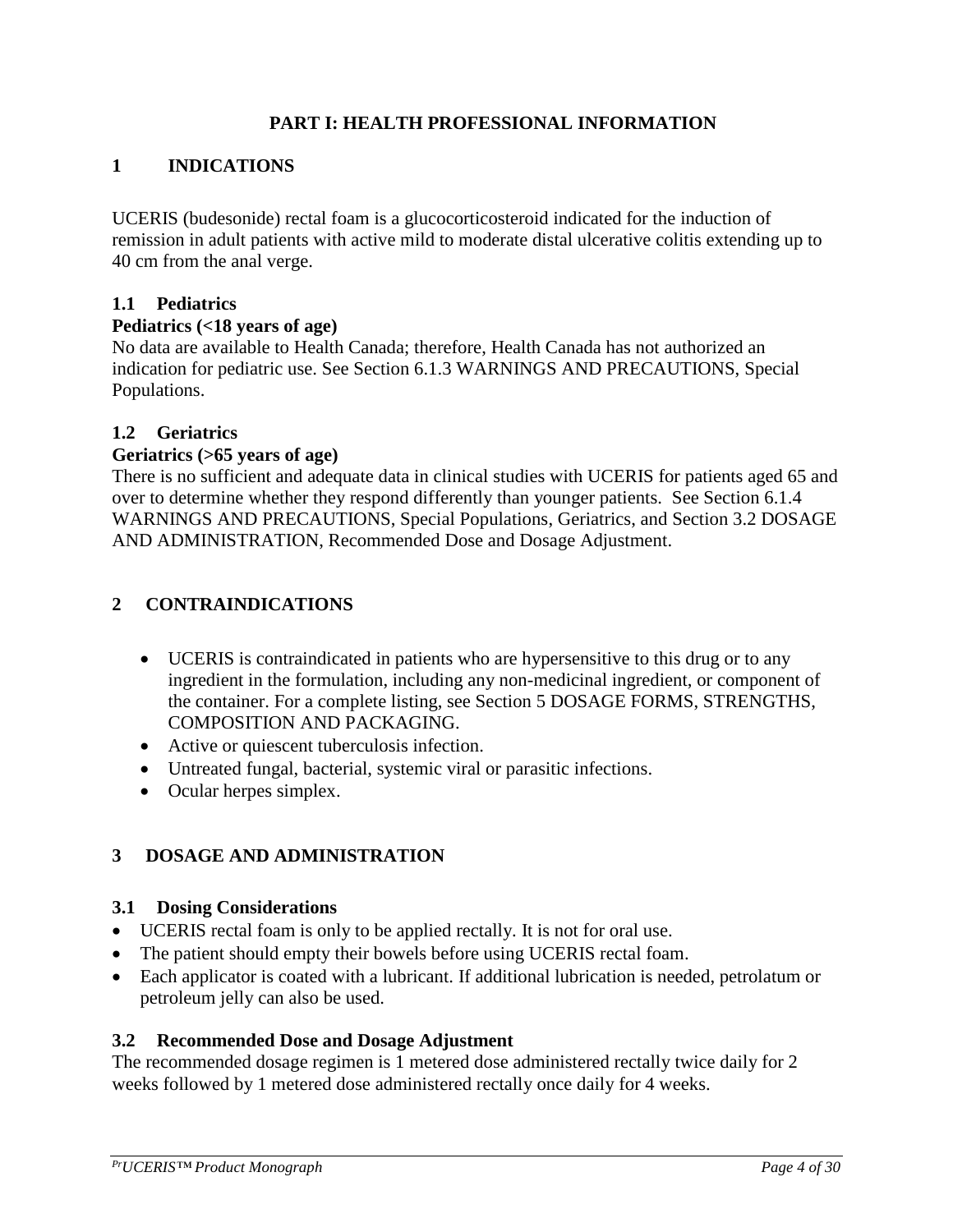Health Canada has not authorized an indication for pediatric (<18 years of age) use (see Section 6.1.3 WARNINGS AND PRECAUTIONS, Special Populations, Pediatrics).

No dosage adjustment required in patients 65 years of age and older. However, dose selection for elderly patients should be cautious, usually starting at the low end of the dosing range (see Section 6.1.4 WARNINGS AND PRECAUTIONS, Special Populations, Geriatrics).

No dosage adjustment required in patients with hepatic or renal impairment.

## <span id="page-4-0"></span>**3.3 Administration**

Prior to applying the Rectal Foam, you should use the bathroom in order to empty your bowels.

Warm the canister in the hands while shaking it vigorously for 10 to 15 seconds prior to use.

UCERIS rectal foam can be used in a standing, lying or sitting position (e.g., while using the toilet).

Apply UCERIS rectal foam in the morning and the evening for the first 2 weeks of treatment; then once daily in the evening for the next 4 weeks. When applied in the evening, use immediately prior to bedtime. Try not to empty your bowels again until the next morning.

Applicators should be used only once. Please discard the applicator after use.

#### <span id="page-4-1"></span>**3.4 Missed Dose**

If a dose of UCERIS rectal foam is missed, it should be administered as soon as possible, unless it is almost time for the next dose. A patient should not use two UCERIS doses at the same time to make up for a missed dose.

#### <span id="page-4-2"></span>**4 OVERDOSAGE**

Acute overdosage with UCERIS rectal foam is unlikely. However, UCERIS rectal foam is absorbed systemically and chronic overdosage may result in signs/symptoms of hypercorticism.

For management of a suspected drug overdose, contact your regional poison control centre.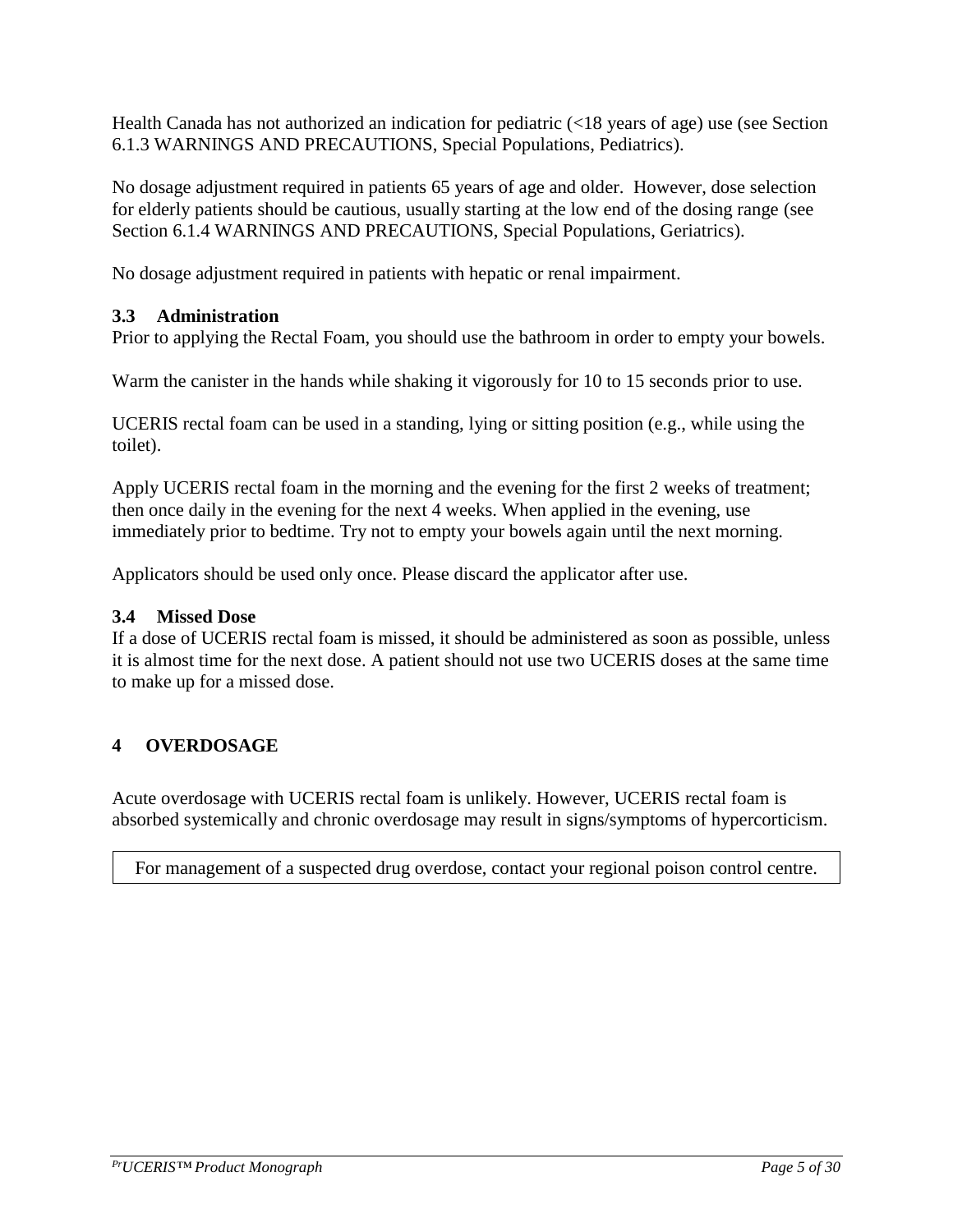## <span id="page-5-0"></span>**5 DOSAGE FORMS, STRENGTHS, COMPOSITION AND PACKAGING**

| <b>Route of</b><br><b>Administration</b> | Dosage Form /<br><b>Strength/Composition</b> | <b>All Non-medicinal Ingredients</b>                                                                                                                                                          |
|------------------------------------------|----------------------------------------------|-----------------------------------------------------------------------------------------------------------------------------------------------------------------------------------------------|
| Rectal                                   | Foam, 2 mg budesonide<br>per metered dose    | Cetyl Alcohol, Citric Acid Monohydrate,<br>Edetate Disodium, Emulsifying Wax,<br>Polyoxyl (10) Stearyl Ether, Propylene<br>Glycol, Purified Water<br>Propellant: Isobutane, N-Butane, Propane |

#### **Table 1 – Dosage Forms, Strengths, Composition and Packaging**

UCERIS rectal foam is formulated as an emulsion which is filled into an aluminum canister with an aerosol propellant. It is available in 1 strength: 2 mg budesonide per metered dose.

## <span id="page-5-1"></span>**6 WARNINGS AND PRECAUTIONS**

#### **General**

Caution should be taken in patients with infections, hypertension, diabetes mellitus, osteoporosis, peptic ulcer, glaucoma or cataracts, or with a family history of diabetes or glaucoma, or with any other condition where glucocorticosteroids may have unwanted effects. These patients should be monitored for the occurrence of such effects, and the benefits of a corticosteroid enema must be weighed against the risks when needed.

Concomitant treatment with CYP3A4 inhibitors (such as ketoconazole, itraconazole, ritonavir, indinavir, saquinavir, erythromycin, cyclosporine and grapefruit and grapefruit juice) should be avoided as it may increase the budesonide systemic exposure (see 8 DRUG INTERACTIONS).

Monitor patients who are transferred from glucocorticosteroid treatment with higher systemic effects to glucocorticosteroids with lower systemic effects, such as UCERIS rectal foam, since symptoms attributed to withdrawal of steroid therapy, including those of acute adrenal suppression or benign intracranial hypertension, may develop. Adrenocortical function monitoring may be required in these patients and the dose of glucocorticosteroid treatment with high systemic effects should be reduced cautiously.

Replacement of systemic glucocorticosteroids with UCERIS rectal foam may unmask allergies (e.g., rhinitis and eczema), which were previously controlled by the systemic drug.

CAUTION: The contents of UCERIS rectal foam includes n-butane, isobutane and propane as propellants which are flammable. Avoid fire, flame, and smoking during and immediately following administration.

Patients should temporarily discontinue the use of UCERIS before initiation of bowel preparation for colonoscopy and consult their health care provider before resuming therapy.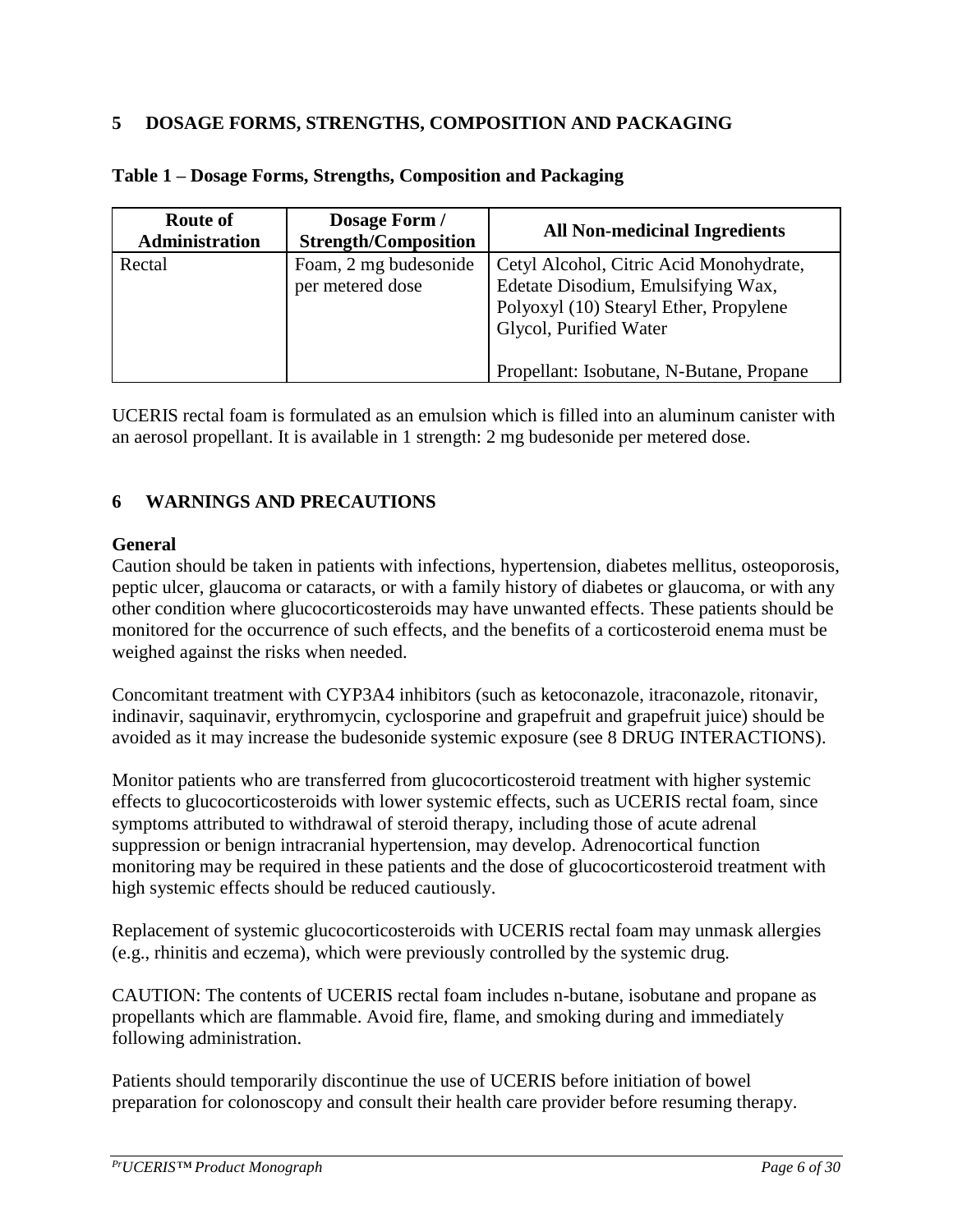#### **Carcinogenesis and Mutagenesis**

See NON-CLINICAL TOXICOLOGY.

#### **Endocrine and Metabolism**

#### *Hypercorticism and Adrenal Axis Suppression*

When glucocorticosteroids are used chronically, systemic effects such as hypercorticism and adrenal suppression may occur. Glucocorticosteroids can suppress or reduce the response of the hypothalamus-pituitary-adrenal (HPA) axis to stress. In situations where patients are subject to surgery or other stress situations, supplementation with a systemic glucocorticosteroid is recommended.

Since UCERIS rectal foam contains a glucocorticosteroid, general warnings and precautions concerning glucocorticoids should be followed. See Section 9 ACTION AND CLINICAL PHARMACOLOGY.

#### **Hepatic/Biliary/Pancreatic**

Reduced liver function may affect the elimination of glucocorticoids, resulting in higher systemic exposure to budesonide, and possibly higher risk of systemic adverse events. See Section 9.3 ACTION AND CLINICAL PHARMACOLOGY, Pharmacokinetics – Special Populations and Conditions, Hepatic Insufficiency. Therefore, caution should be exercised in the administration of the product and monitoring of these patients. The benefits of budesonide must be weighed against the risks. Discontinuing the use of UCERIS rectal foam should be considered in these patients if signs of hypercorticism are observed

UCERIS should not be used in patients with severe hepatic impairment, such as in cases of hepatic cirrhosis, unless the expected potential benefit clearly outweighs the increased risk of toxic effects

#### **Immune**

Patients who are on drugs that suppress the immune system such as glucocorticosteroids, including budesonide, are more susceptible to infection than healthy individuals.

Viral infections such as chicken pox and measles, for example, can have a more serious or even fatal course in susceptible patients or patients on immunosuppressant doses of glucocorticosteroids. In patients who have not had these diseases, particular care should be taken to avoid exposure. If patients are infected or suspected of being infected, consider reduction or discontinuation of UCERIS treatment as appropriate.

How the dose, route and duration of glucocorticosteroid administration affect the risk of developing a disseminated infection is not known. The contribution of the underlying disease and/or prior glucocorticosteroid treatment to the risk is also not known.

If exposed, therapy with varicella zoster immune globulin (VZIG) or pooled intravenous immunoglobulin (IVIG), as appropriate, may be indicated.

If exposed to measles, prophylaxis with pooled intramuscular immunoglobulin (IG) may be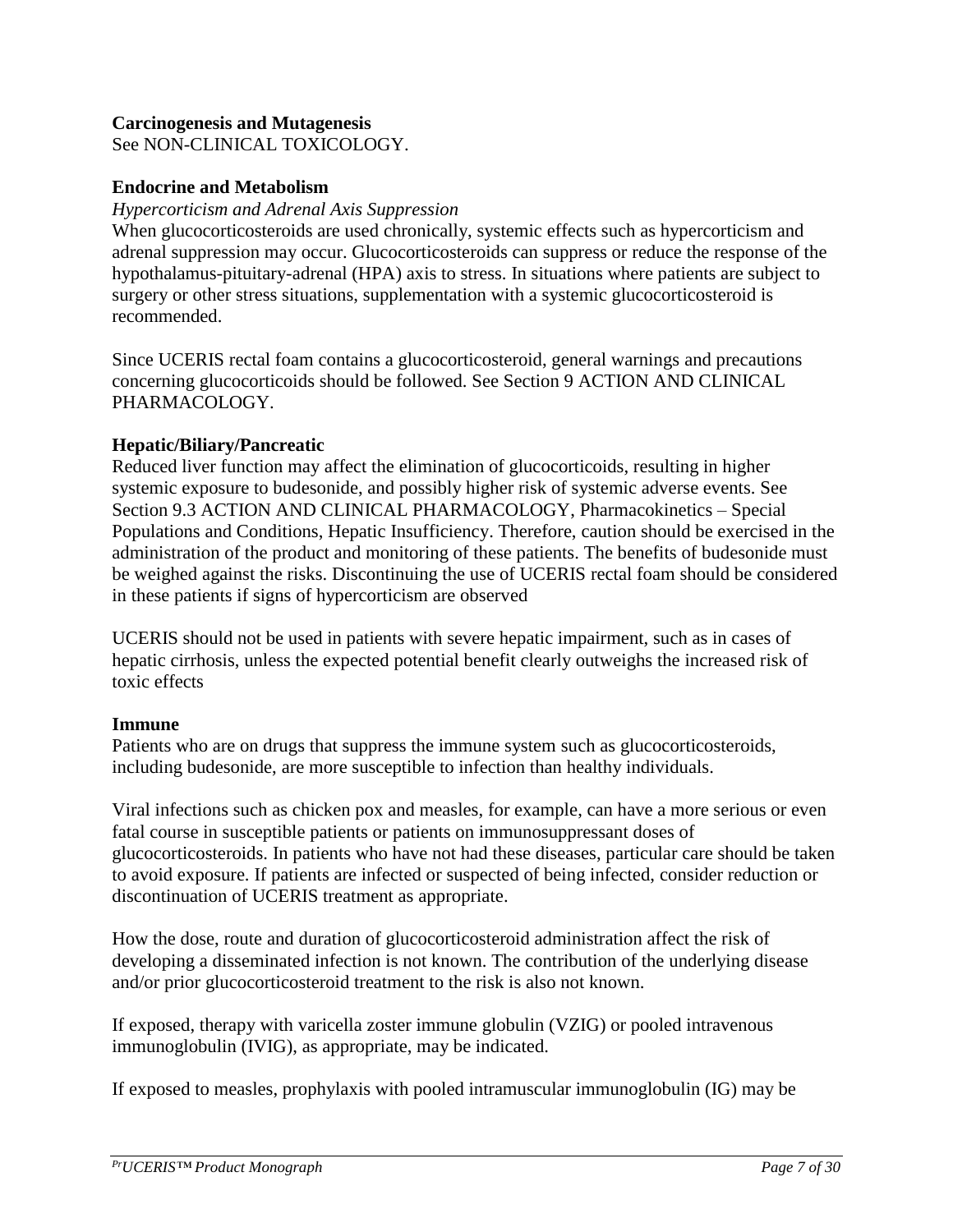indicated. If chicken pox develops, treatment with antiviral agents may be considered.

## **Ophthalmologic**

Visual disturbance may be reported with systemic and topical corticosteroid use, which may be due to cataract, glaucoma or rare diseases such as central serous chorioretinopathy (CSCR). Patients should be considered for assessment by an ophthalmologist in cases of visual disturbances

## <span id="page-7-0"></span>**6.1 Special Populations**

#### <span id="page-7-1"></span>**6.1.1 Pregnant Women**

There are no studies with UCERIS rectal foam in pregnant women.

Animal reproduction studies using subcutaneous administration of budesonide to rats and rabbits at doses 1.2 times and 0.12 times, respectively, the human intrarectal dose of 4 mg/day, produced skeletal abnormalities, fetal loss and decreased pup weight. (See Section 14 NON-CLINICAL TOXICOLOGY, *Reproductive and Developmental Toxicology*). UCERIS rectal foam should be used during pregnancy only if the potential benefit clearly justifies the risk to the fetus.

#### *Fetal/neonatal adverse reactions*

Hypoadrenalism may occur in neonates exposed to glucocorticosteroids in-utero. Carefully observe these neonates for signs and symptoms of hypoadrenalism.

#### <span id="page-7-2"></span>**6.1.2 Breast-feeding**

Use of UCERIS rectal foam is likely to result in budesonide in human milk as budesonide delivered by inhalation from a dry powder inhaler is present in human milk at low concentrations. The developmental and health benefits of breastfeeding should be considered along with the mother's clinical need for UCERIS rectal foam and any potential adverse effects on the breastfed child from UCERIS rectal foam or from the underlying maternal condition. Exercise caution when administering UCERIS rectal foam to a breast-feeding woman.

#### <span id="page-7-3"></span>**6.1.3 Pediatrics (<18 years of age)**

No data are available to Health Canada; therefore, Health Canada has not authorized an indication for pediatric use Glucocorticosteroids, including UCERIS, may reduce growth velocity in children.

## <span id="page-7-4"></span>**6.1.4 Geriatrics**

Clinical studies with UCERIS rectal foam did not include sufficient numbers of patients aged 65 and over to determine whether they respond differently than younger patients. In general, dose selection for an elderly patient should be cautious, usually starting at the low end of the dosing range, reflecting the greater frequency of decreased hepatic, renal, or cardiac function, and of concomitant disease or other drug therapy.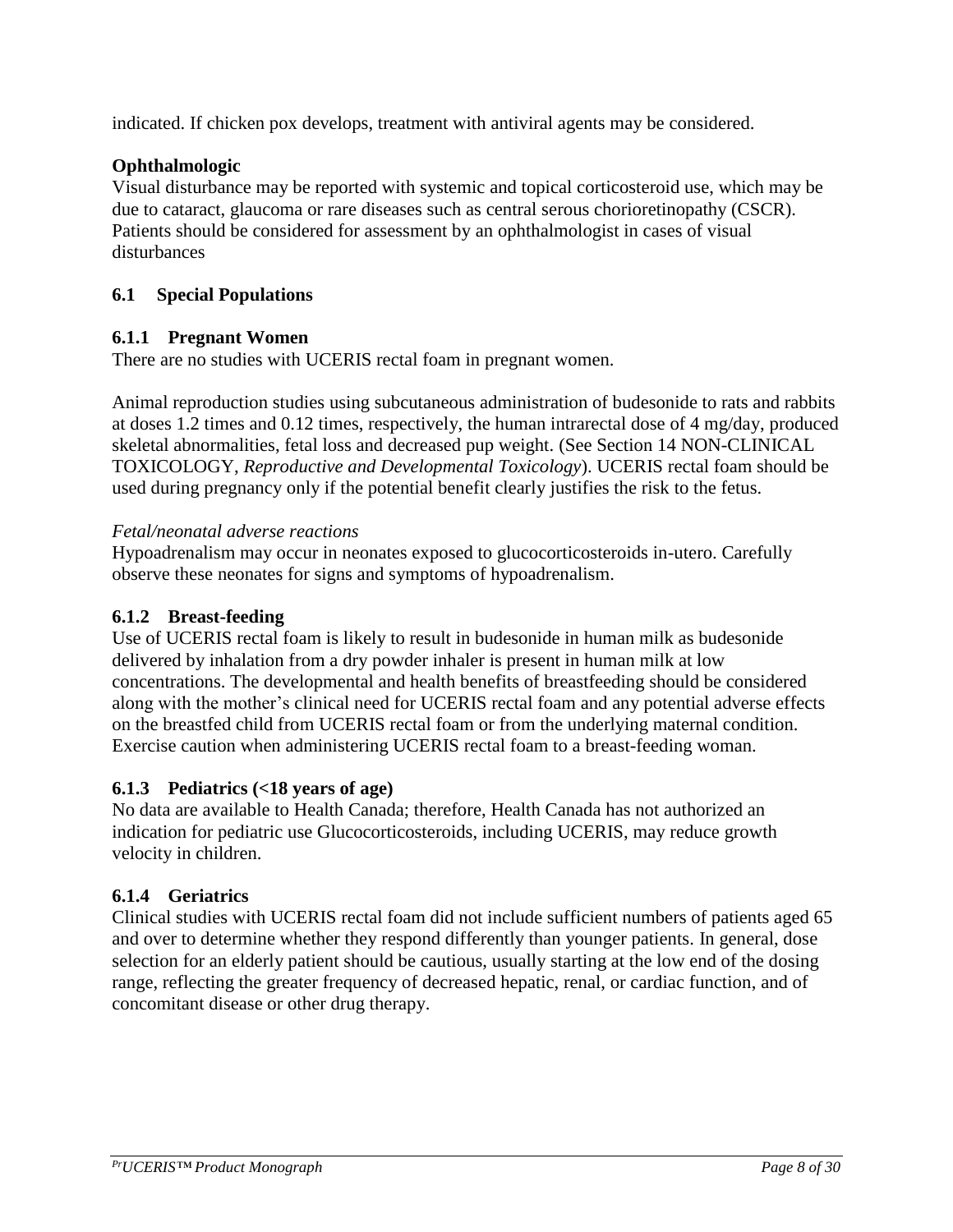## <span id="page-8-0"></span>**7 ADVERSE REACTIONS**

#### <span id="page-8-1"></span>**7.1 Adverse Reaction Overview**

The most frequently reported adverse drug reaction (>10%) during 2 placebo-controlled, 6-week trials (Study BUCF3001 and BUCF3002) was blood cortisol decreased (11% in the UCERIS rectal foam-treated group and 1% in the placebo group).

The most common reason for study discontinuation was blood cortisol decreased and adrenal insufficiency.

One serious adverse reaction of severe acute generalized exanthematous pustulosis occurred in conjunction with a staphylococcal infection in the UCERIS rectal foam group.

#### <span id="page-8-2"></span>**7.2 Clinical Trial Adverse Reactions**

*Because clinical trials are conducted under very specific conditions, the adverse reaction rates observed in the clinical trials may not reflect the rates observed in practice and should not be compared to the rates in the clinical trials of another drug. Adverse reaction information from clinical trials is useful for identifying drug-related adverse events and for approximating rates.*

In the clinical trials, the overall exposure to UCERIS rectal foam was in 332 patients with active mild to moderate distal ulcerative colitis extending up to 40 cm from the anal verge. The median duration of exposure was 42 days. However, UCERIS rectal foam was studied primarily in 2 placebo-controlled, 6-week trials in patients with active disease (Study BUCF3001 and Study BUCF3002). In these trials, 268 patients received UCERIS rectal foam 2 mg twice a day for 2 weeks followed by 2 mg once a day for 4 weeks*.*

Adverse reactions were experienced by 21% of subjects (56 of 268) in the UCERIS rectal foamtreated group and 6% subjects (16 of 278) in the placebo group.

The most common adverse reactions  $(≥ 1\%$  of the UCERIS rectal foam or placebo group and at higher frequency in the UCERIS rectal foam group) were decreased blood cortisol, adrenal insufficiency, rash and headache (Table 2). Decreased blood cortisol was defined as a morning cortisol level of < 5 mcg/dL. Adrenal insufficiency was defined as a cortisol level of < 18 mcg/dL at 30 minutes post challenge with adrenocorticotropic hormone (ACTH).

#### **Table 2 – Common (>1%) Adverse Reactions Reported in two Placebo Controlled Trials (Studies BUCF3001 and BUCF3002)**

|                                       |                             | <b>Budesonide Foam</b>       |
|---------------------------------------|-----------------------------|------------------------------|
| <b>Adverse Reaction</b>               | <b>Placebo</b>              | $2 \text{ mg}/25 \text{ mL}$ |
| <b>System Organ Class</b>             | $N = 278$                   | $N = 268$                    |
| <b>Preferred Term</b>                 | $n\left(\frac{0}{0}\right)$ | $\mathbf{n}(\%)$             |
| Any system organ class                | 16(6)                       | 56(21)                       |
| <b>Endocrine disorders</b>            |                             |                              |
| Adrenal insufficiency <sup>†</sup>    | 2(0.7)                      | 10(3.74)                     |
| <b>Investigations</b>                 |                             |                              |
| Blood cortisol decreased <sup>#</sup> |                             | 46 (17.2)                    |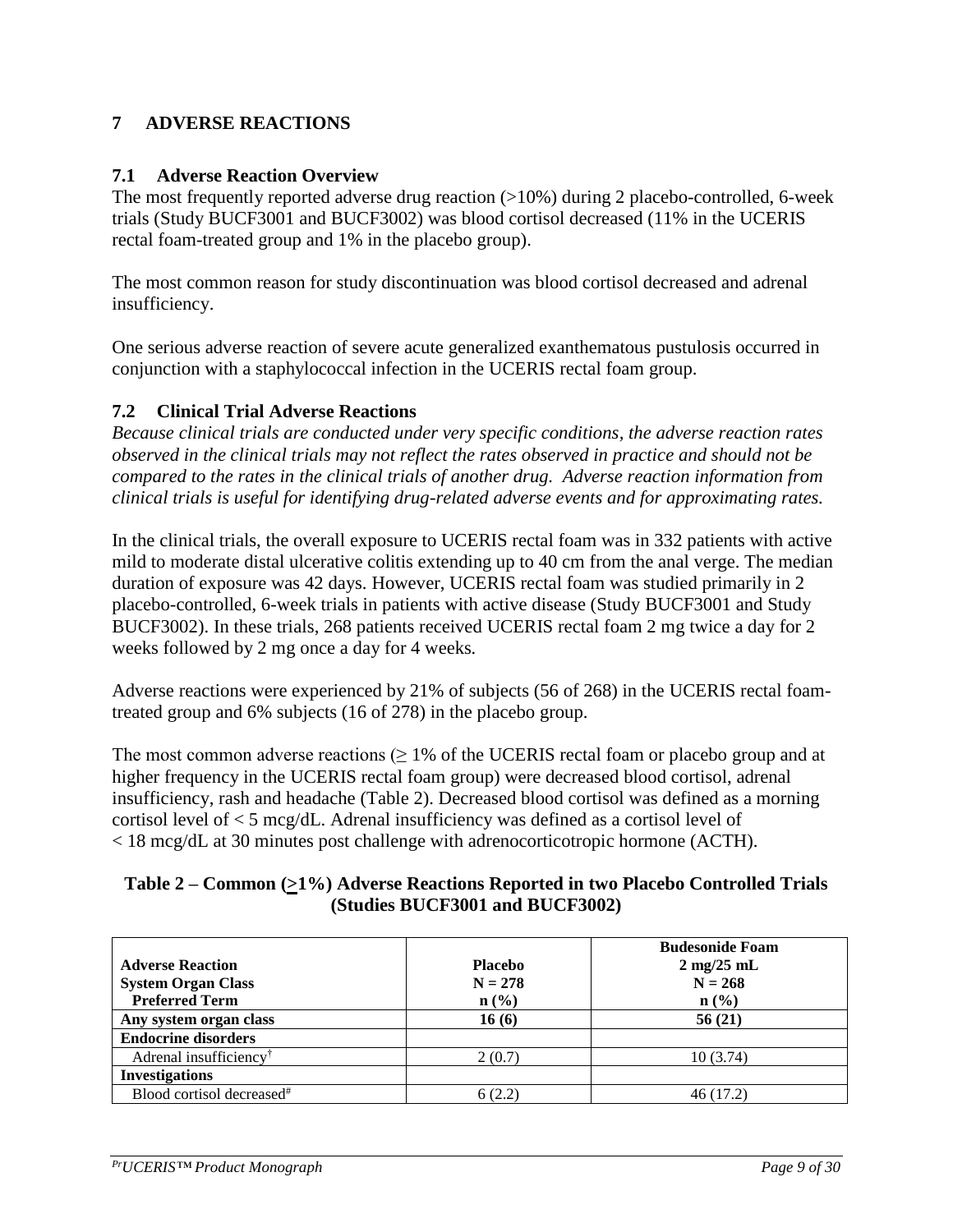<span id="page-9-0"></span>

| Nervous system disorders               |       |         |
|----------------------------------------|-------|---------|
| Headache                               | (0.4) | 2 (0.7  |
| Skin and subcutaneous tissue disorders |       |         |
| Rash                                   |       | , , , , |

#Decreased blood cortisol was defined as a morning cortisol level of < 5 mcg/dL

†Adrenal insufficiency was defined as a cortisol level of < 18 mcg/dL at 30 minutes post challenge with ACTH.

Of the 46 UCERIS rectal foam treated patients with decreased blood cortisol (defined as a morning cortisol level of < 5 mcg/dL) reported as an adverse event, none had adrenal insufficiency (defined as a cortisol level of < 18 mcg/dL at 30 minutes post challenge with ACTH) (see Table 3). All cases of adrenal insufficiency resolved.

Table 3 summarizes the percentages of patients reporting glucocorticoid related effects in the 2 placebo-controlled trials (Studies BUCF3001 and BUCF3002).

|                                           | <b>UCERIS Rectal Foam</b>    |                  |
|-------------------------------------------|------------------------------|------------------|
| <b>Adverse Reaction</b>                   | $2 \text{ mg}/25 \text{ mL}$ | <b>Placebo</b>   |
| <b>System Organ Class</b>                 | $N = 268$                    | $N = 278$        |
| <b>Preferred Term</b>                     | $n\left(\frac{0}{0}\right)$  | $\mathbf{n}(\%)$ |
| Overall                                   | 60(22)                       | 10(4)            |
| <b>Investigations</b>                     | 46 $(17)*$                   | 6(2)             |
| Blood cortisol decreased                  |                              |                  |
| <b>Endocrine disorders</b>                | 10(4)                        | 2(1)             |
| Adrenal insufficiency                     |                              |                  |
| <b>Metabolism and nutrition disorders</b> | 1(0.4)                       | $\theta$         |
| Hyperglycemia                             |                              |                  |
| <b>Psychiatric disorders</b>              | 1(0.4)                       | 1(0.4)           |
| Insomnia                                  |                              |                  |
| Sleep disorder                            | 1(0.4)                       | $\Omega$         |
| Depression                                | 1(0.4)                       | 1(0.4)           |
| Skin and subcutaneous tissue disorders    | 1(0.4)                       | $\theta$         |
| Acne                                      |                              |                  |

**Table 3 – Summary of Glucocorticoid Related Effects in Two Placebo-Controlled Trials (Studies BUCF3001 and BUCF3002)**

\* Decreases in serum cortisol levels associated with budesonide treatment were seen at Weeks 1 and 2 (twice-daily treatment) in the UCERIS rectal foam group, but gradually returned to baseline levels during the 4 weeks of once daily treatment.

Potentially clinically significant laboratory tests results included ACTH challenge test abnormal [cortisol < 18 mcg/dL (< 500 nmol/L)] in 21.6% of patients in the UCERIS group as compared to 6.4% of those in the placebo group. In addition, 27.0 % of patients treated with UCERIS had a morning blood cortisol level  $\lt 5$  mcg/dL  $\lt 138$  nmol/L], as compared to 6.9% with placebo.

No clinically significant differences were observed with respect to the overall percentages of patients with any glucocorticoid related effects between UCERIS rectal foam and placebo after 6 weeks of therapy.

For additional details on morning cortisol levels and the response to the ACTH stimulation test, see Section 12 PHARMACEUTICAL INFORMATION.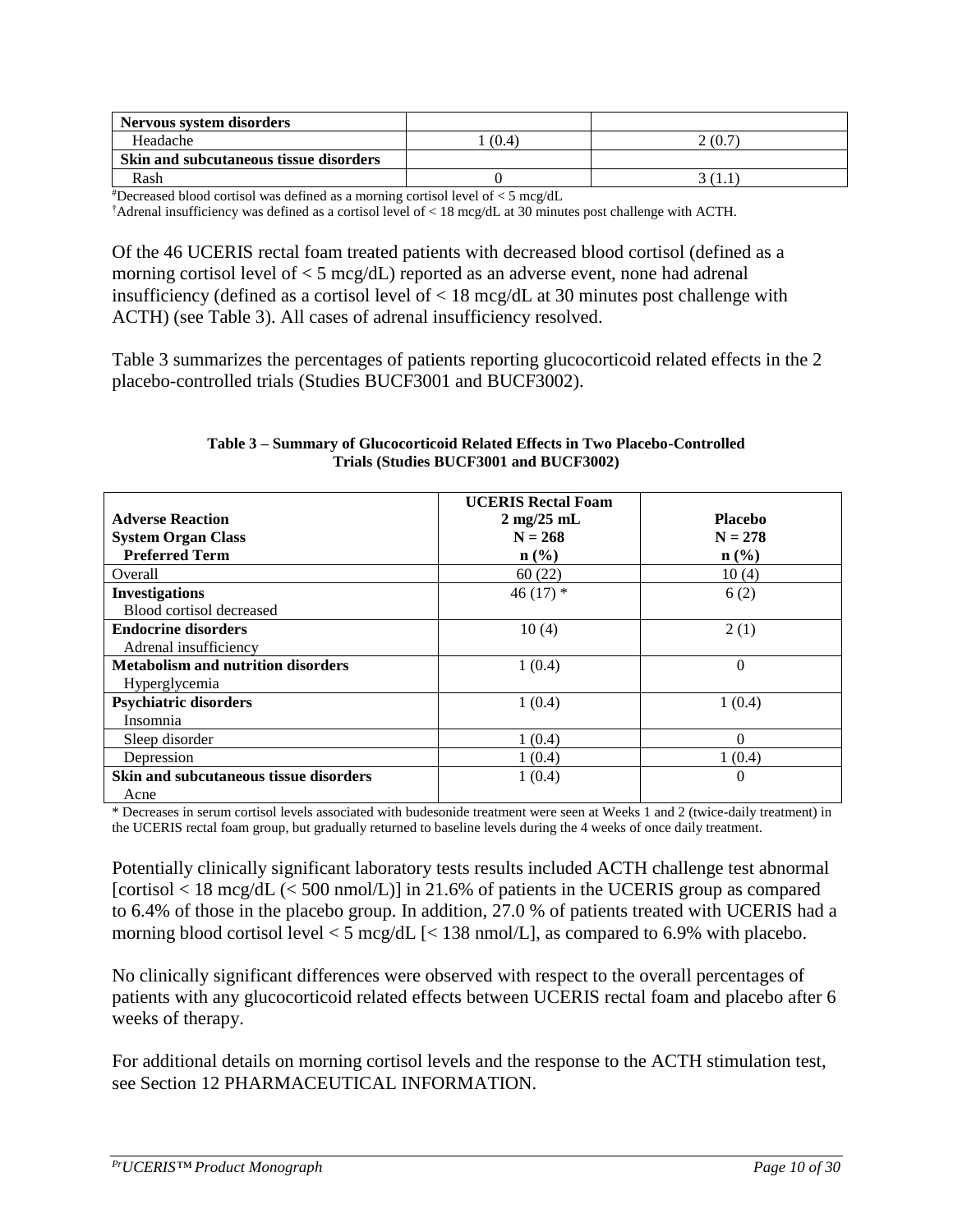#### <span id="page-10-4"></span>**7.3 Post-Market Adverse Reactions**

The following adverse reactions have been reported for other oral and rectal formulations of budesonide.

*Cardiac disorders*: hypertension

*Gastrointestinal disorders*: pancreatitis

*General disorders and administration site conditions*: pyrexia, peripheral edema

*Immune System Disorders*: anaphylactic reactions

*Nervous System Disorders*: dizziness, benign intracranial hypertension

*Psychiatric Disorders*: mood swings

*Skin and subcutaneous tissue disorders*: pruritus, maculo-papular rash, allergic dermatitis

## <span id="page-10-0"></span>**8 DRUG INTERACTIONS**

#### <span id="page-10-1"></span>**8.1 Overview**

UCERIS should not be used in patients using concomitant medications that are CYP3A4 inhibitors.

## <span id="page-10-2"></span>**8.2 Drug-Drug Interactions**

#### *CYP3A4 Inhibitors*

The active ingredient of UCERIS rectal foam, budesonide, is metabolized by CYP3A4. Inhibitors of CYP3A4 activity (such as ketoconazole, itraconazole, ritonavir, indinavir, saquinavir, erythromycin, cyclosporine and grapefruit and grapefruit juice) can increase systemic budesonide concentrations. Avoid concomitant use of CYP3A4 inhibitors with UCERIS rectal foam. See Section 9 ACTION AND CLINICAL PHARMACOLOGY, Section 9.3 Pharmacokinetics, *Metabolism*

#### **Pharmacodynamic interactions**

#### *Cardiac glycosides*

The action of the glycoside can be potentiated by potassium deficiency which is a potential known adverse effect of glucocorticoids.

#### *Saluretics*

Concomitant use of glucocorticoids may result in enhanced potassium excretion and aggravated hypokalemia,

## <span id="page-10-3"></span>**8.3 Drug-Food Interactions**

Grapefruit or grapefruit juice should be avoided during treatment with UCERIS. See Section 8.2 Drug-Drug Interactions, *CYP3A4 inhibitors*.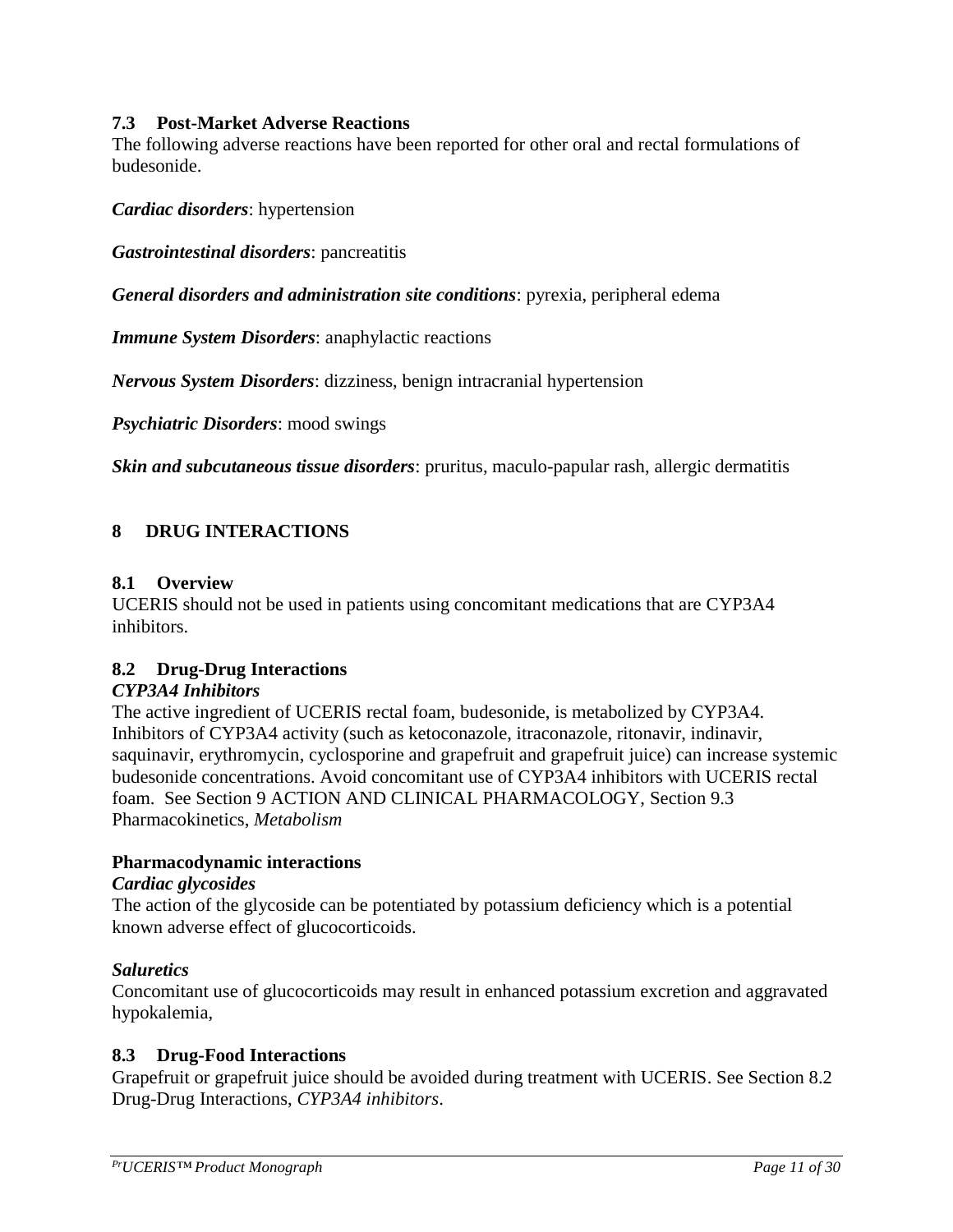#### **8.4 Drug-Herb Interactions**

Interactions with herbal products have not been established.

#### <span id="page-11-0"></span>**8.5 Drug-Laboratory Test Interactions**

Interactions with laboratory tests have not been established. Because adrenal function may be suppressed by treatment with budesonide, an ACTH stimulation test for diagnosing pituitary insufficiency might show false results (low values)

## <span id="page-11-1"></span>**9 ACTION AND CLINICAL PHARMACOLOGY**

#### <span id="page-11-2"></span>**9.1 Mechanism of Action**

Budesonide has a glucocorticosteroid activity that is predominantly topical when administered rectally.

#### <span id="page-11-3"></span>**9.2 Pharmacodynamics**

Treatment with glucocorticosteroids, including UCERIS rectal foam, is associated with a suppression of endogenous cortisol concentrations and an impairment of the hypothalamicpituitary-adrenal (HPA) axis function. These effects were measured by determination of plasma cortisol concentrations and responses to adrenocorticotropin challenge (i.e., ACTH stimulation test) in 2 placebo-controlled, 6-week trials in patients with active disease (see Section 13 CLINICAL TRIALS). These trials enrolled subjects with post ACTH stimulation cortisol level of >18 mcg/dL at baseline. Subjects received UCERIS rectal foam 2 mg or a placebo twice daily for 2 weeks followed by once daily for 4 weeks. Normal morning serum cortisol levels  $> 5$ mcg/dL were maintained in 85% and 84% of UCERIS rectal foam treated subjects during Weeks 1 and 2 (twice daily treatment) and 93% and 94% during Weeks 4 and 6 (once daily treatment), respectively (see Table 4).

At baseline (predose), 84% of subjects in the UCERIS rectal foam group had a normal response to the ACTH challenge and at Week 6, 63% of subjects had a normal response to the ACTH challenge; in the placebo group, these values were 86% and 76%, respectively (see Table 4). ACTH stimulation test was not performed routinely during the twice daily treatment period (Weeks 1 and 2).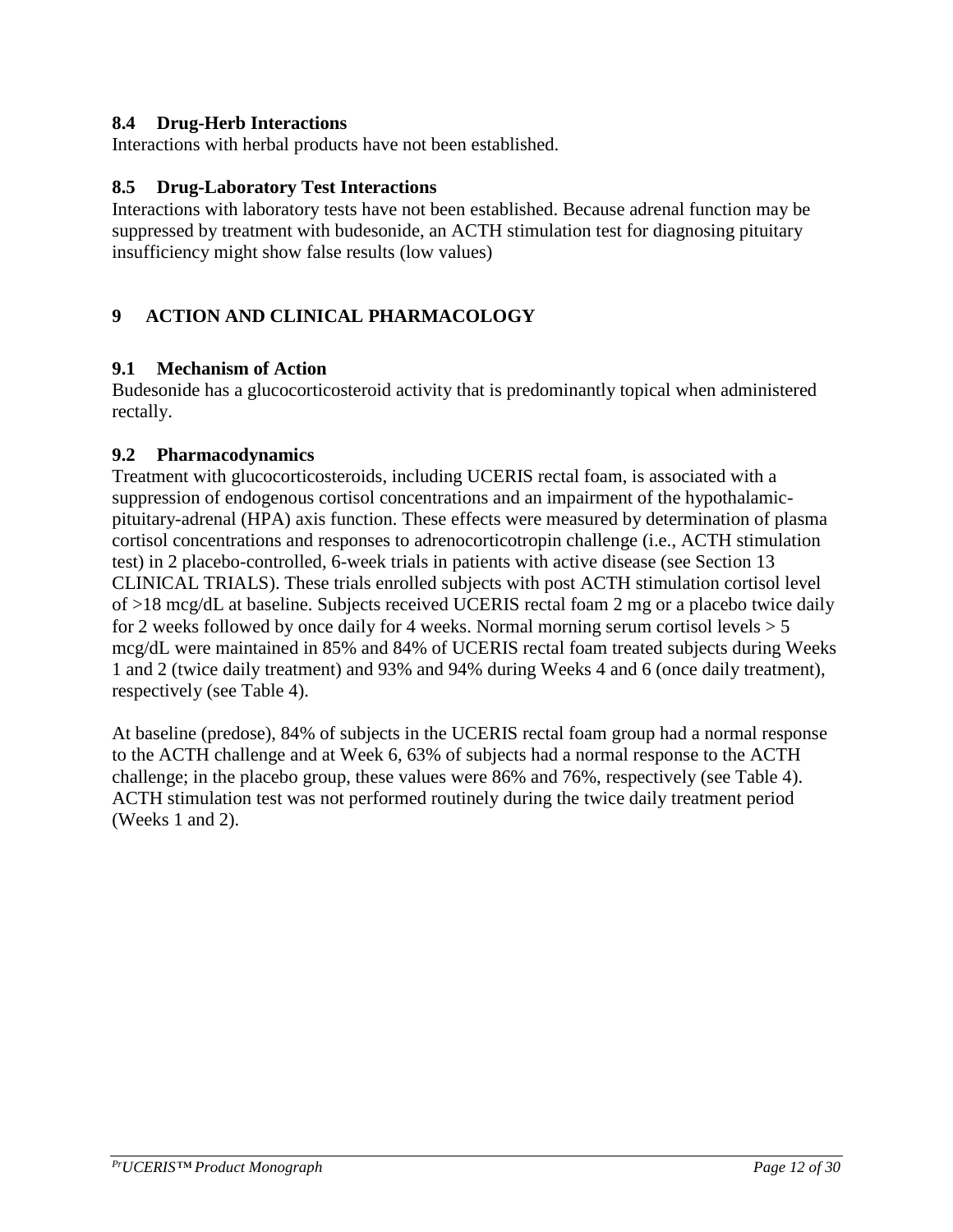#### **Table 4 – Proportion of Subjects with Cortisol Levels of > 5 mcg/dL (138 nmol/L) During the Study and Proportion of Subjects with Normal Response to ACTH Challenge (RCT Safety Population)**

| <b>Cortisol Parameter</b><br>Total cortisol $> 5$ mcg/dL (lower limit of normal range) | <b>UCERIS Rectal Foam</b><br>$2 \text{ mg}/25 \text{ mL}$<br>$N = 268$<br>$n\left(\frac{0}{0}\right)$ | <b>Placebo</b><br>$N = 278$<br>$\mathbf{n}(\%)$ |  |  |  |
|----------------------------------------------------------------------------------------|-------------------------------------------------------------------------------------------------------|-------------------------------------------------|--|--|--|
| <b>Baseline</b>                                                                        | 259/268 (96.6)                                                                                        | 275/278 (98.9)                                  |  |  |  |
| Week 1                                                                                 | 224/263 (85.2)                                                                                        | 264/269 (98.1)                                  |  |  |  |
| Week 2                                                                                 | 216/257 (84.0)                                                                                        | 263/266 (98.9)                                  |  |  |  |
| Week 4                                                                                 | 218/235 (92.8)                                                                                        | 243/249 (97.6)                                  |  |  |  |
| Week 6                                                                                 | 211/224 (94.2)                                                                                        | 234/241 (97.1)                                  |  |  |  |
| Normal response to ACTH challenge <sup>a</sup>                                         |                                                                                                       |                                                 |  |  |  |
| <b>Baseline</b>                                                                        | 222/266 (83.5)                                                                                        | 238/278 (85.6)                                  |  |  |  |
| Week $6b$                                                                              | 148/236 (62.7)                                                                                        | 180/237 (75.9)                                  |  |  |  |

 $\frac{a}{b}$ . The normal response to ACTH challenge included 3 criteria, as defined in the synthetic adrenocorticotropin hormone label: 1) morning cortisol level > 5 mcg/dL; 2) increase in cortisol level by  $\geq 7$  mcg/dL above the morning (pre-challenge) level following ACTH challenge; and cortisol level of > 18 mcg/dL following ACTH challenge.

<sup>b</sup> Denominator includes 20 subjects in the UCERIS rectal foam arm and 2 subjects in the placebo arm who discontinued prior to week 6 due to adverse events related to low cortisol or abnormal response to ACTH challenge.

## <span id="page-12-0"></span>**9.3 Pharmacokinetics**

#### **Absorption**

## *Distal Ulcerative Colitis Patients*

Based on population pharmacokinetic analysis from sparse PK samples from two phase 3 studies, the estimated  $AUC_{0-12}$  following administration of UCERIS rectal foam 2 mg twice a day was 4.31 ng\*hr/mL with a CV of 64% in the target patient population.

## **Distribution**

The volume of distribution (V<sub>SS</sub>) of budesonide varies between 2.2 and 3.9 L/kg in healthy subjects and in patients. Plasma protein binding is estimated to be 85 to 90% in the concentration range of 1 to 230 nmol/L, independent of gender. The erythrocyte/plasma partition ratio at clinically relevant concentrations is approximately 0.8.

#### **Metabolism**

Following absorption, budesonide is subject to first-pass metabolism. In vitro experiments in human liver microsomes demonstrate that budesonide is rapidly and extensively biotransformed, mainly by CYP3A4, to its 2 major metabolites, 6β-hydroxy budesonide and 16α-hydroxy prednisolone. The glucocorticoid activity of these metabolites is negligible  $\left( \langle 1/100 \rangle \right)$  in relation to that of the parent compound.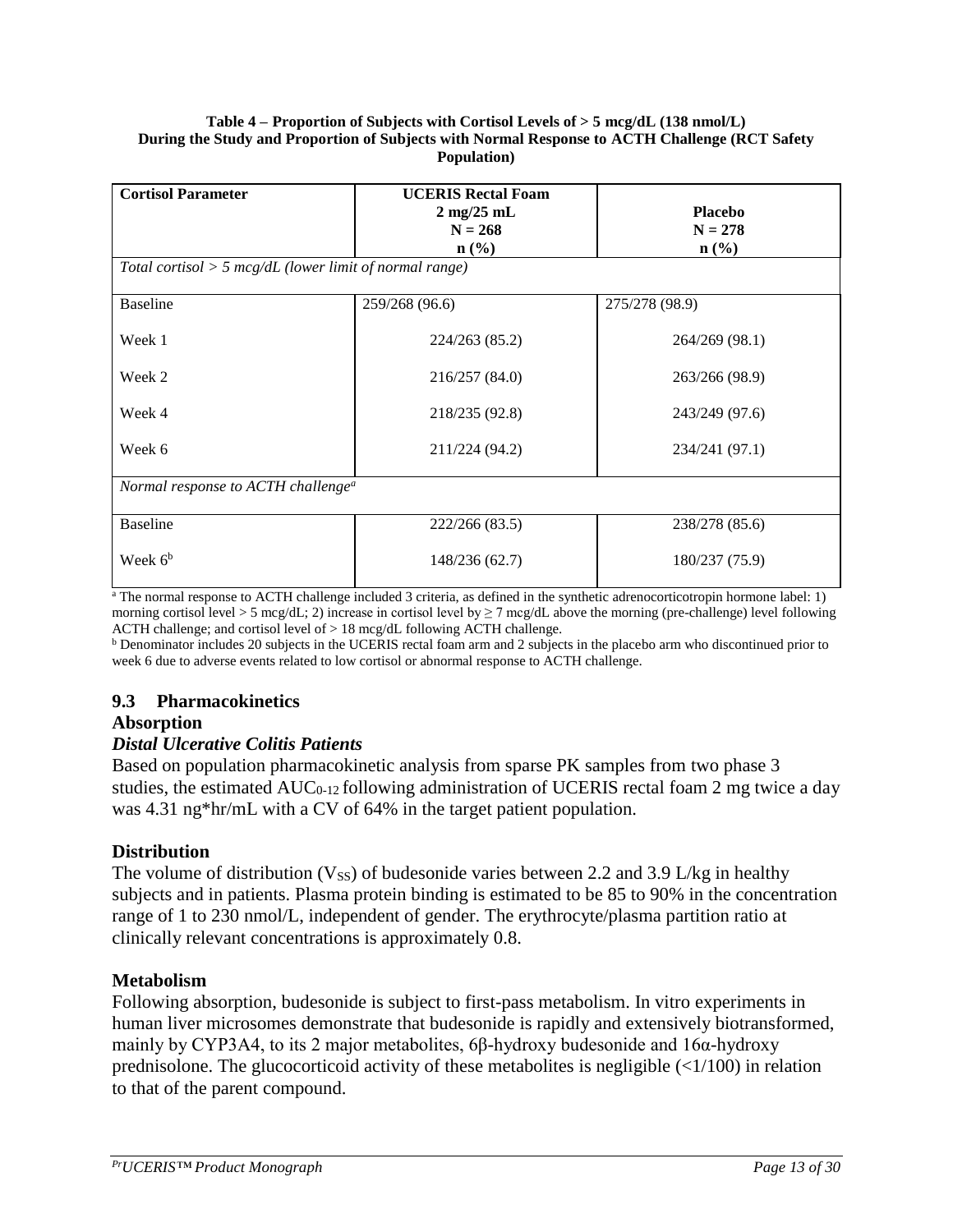In vivo investigations with intravenous doses in healthy subjects demonstrate that budesonide has a plasma clearance of 0.9-1.8 L/min. These plasma clearance values approach the estimated liver blood flow, suggesting that budesonide is a high hepatic clearance drug.

Budesonide is metabolized via CYP3A4. Potent inhibitors of CYP3A4 can increase the plasma concentrations of budesonide. Co-administration of ketoconazole (inhibitor of CYP3A4) results in an 8-fold increase in AUC of oral budesonide, compared to budesonide alone. Grapefruit juice, an inhibitor of gut mucosal CYP3A, approximately doubles the systemic exposure of oral budesonide. Conversely, induction of CYP3A4 can result in the lowering of budesonide plasma concentrations. The effect of CYP3A4 inhibitors and inducers on the pharmacokinetics of UCERIS rectal foam have not been studied.

Oral contraceptives containing ethinyl estradiol, which are also metabolized by CYP3A4, do not affect the pharmacokinetics of oral budesonide. Budesonide does not affect the plasma concentrations of oral contraceptives (i.e., ethinyl estradiol).

In vitro interactions studies performed with budesonide showed that budesonide did not inhibit human cytochrome P450 isoenzymes CYP1A2, CYP2B6, CYP2C9, CYP2D6, or CYP2E1 at concentrations ranging from 0.11 to 1130 ng/mL. Isoenzyme CYP3A4 was inhibited at the highest concentration tested but the IC  $_{50}$  was  $>1130$  ng/mL. UCERIS rectal foam is not expected to inhibit these enzymes in clinical use. No significant induction of CYP1A2, CYP2B6, CYP2C9 or CYP3A4/5 expression was observed in human hepatocytes in vitro at budesonide concentrations up to 9000 nM (3.88 mcg/mL).

In an in vitro study, budesonide was not a substrate of human transporters OATP1B3 and may be a weak substrate of OATP1B1. Budesonide at concentrations up to 300 nM (129 ng/mL) did not inhibit OATP1B1 or OATP1B3.

Budesonide was not a substrate of BCRP and was a weak substrate of P-glycoprotein. Budesonide was a weak inhibitor of P-glycoprotein ( $IC_{50}$  9.78 mcM or 4.21 mcg/mL) and BCRP (IC <sup>50</sup> 43.1 mcM or 18.6 mcg/mL). UCERIS rectal foam is not expected to inhibit these transporters in clinical use.

## **Elimination**

Budesonide is excreted in urine and feces in the form of metabolites. After oral as well as intravenous administration of micronized  $\binom{3}{1}$ -budesonide, approximately 60% of the recovered radioactivity is found in urine. The major metabolites, including 6β-hydroxybudesonide and 16αhydroxyprednisolone, are mainly renally excreted, intact or in conjugated forms. No unchanged budesonide is detected in urine.

#### **Special Populations and Conditions**

## **Pediatrics (<18 years of age)**

No clinical data are available to Health Canada; therefore, Health Canada has not authorized an indication for pediatric use (See Section 6.1.3 WARNINGS AND PRECAUTIONS, Special Populations, Pediatrics).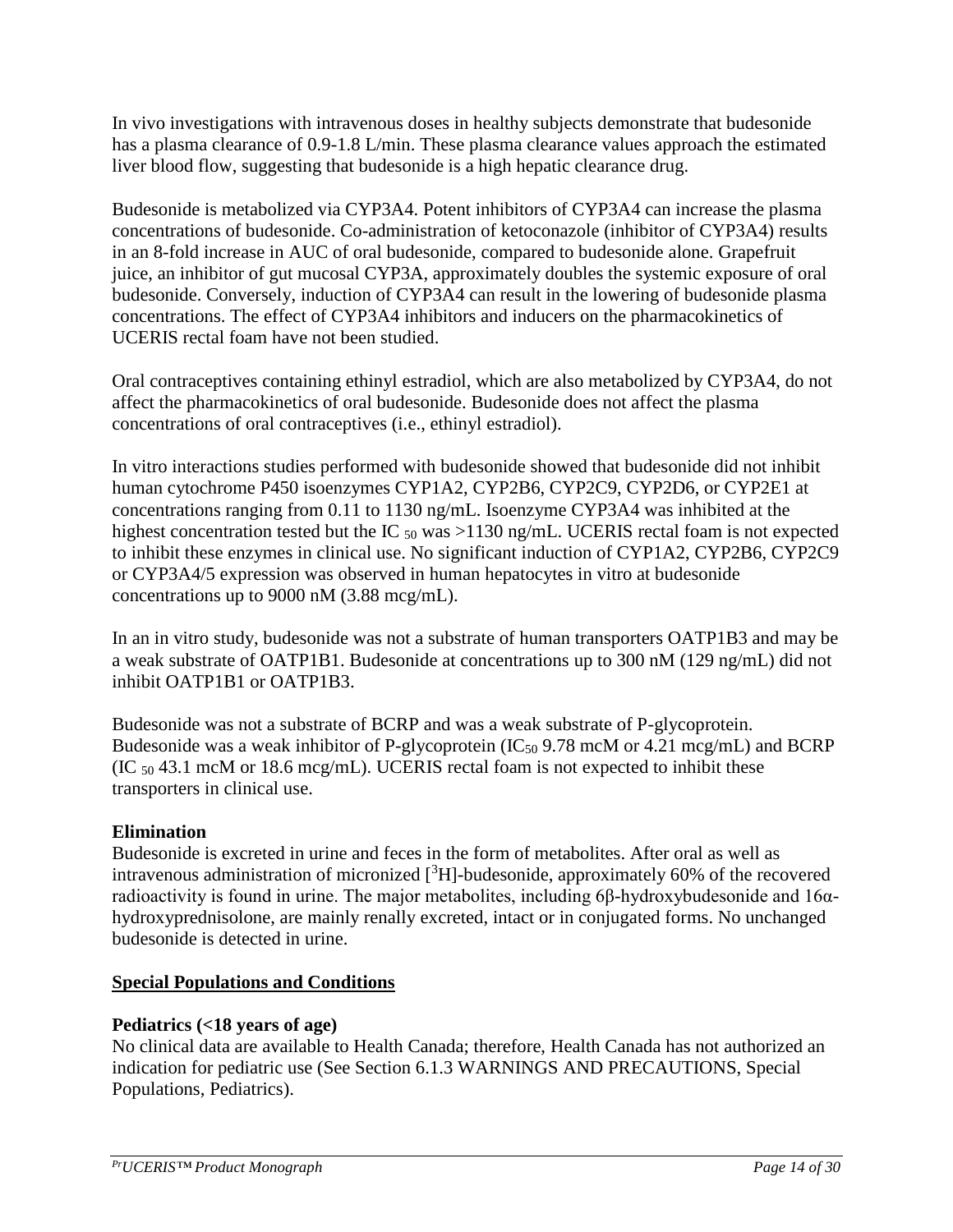#### **Geriatrics (>65 years of age)**

Clinical studies with UCERIS did not include sufficient numbers of patients aged 65 and over to determine whether they respond differently than younger patients. However, dose selection for elderly patients should be cautious, usually starting at the low end of the dosing range (See Section 6.1.4 WARNINGS AND PRECAUTIONS, Special Populations, Geriatrics).

#### **Pregnancy and Breast-feeding**

There are no studies with UCERIS rectal foam in pregnant women. Animal reproduction studies showed that budesonide is teratogenic and embryocidal in rabbits and rats. Hypoadrenalism may occur in neonates exposed to glucocorticosteroids in-utero (see Section 6.1.1 WARNINGS AND PRECAUTIONS, Special Populations, Pregnant Women).

Use of UCERIS rectal foam is likely to result in budesonide in human milk as budesonide delivered by inhalation from a dry powder inhaler is present in human milk at low concentrations (see 6.1.2 WARNINGS AND PRECAUTIONS, Special Populations, Breast-feeding)

## **Hepatic Insufficiency**

The effect of hepatic impairment on the pharmacokinetics of UCERIS rectal foam has not been studied. Reduced liver function affects the elimination of glucocorticoids and increased systemic availability of oral budesonide has been demonstrated in patients with liver cirrhosis.

In a study in patients with mild to moderate hepatic impairment (Child-Pugh Class A and Child-Pugh Class B) dosed with budesonide 4 mg oral capsules, systemic exposure was similar between patients with mild hepatic impairment (Child-Pugh Class A; n=4) and healthy subjects (n=8), and 3.5-fold higher in patients with moderate hepatic impairment (Child-Pugh Class B;  $n=4$ ) than in healthy subjects. For the intravenous dose, no significant differences in CL or  $V_{SS}$ are observed. Patients with severe liver dysfunction (Child-Pugh Class C) were not studied.

Reduced liver function may affect the elimination of glucocorticoids which may result in increased systemic effects and toxicity of UCERIS. Therefore, caution should be exercised during the treatment of these patients who should be closely monitored. UCERIS should not be used in patients with severe hepatic impairment, such as in case of hepatic cirrhosis, unless the expected benefit clearly outweighs the increased risk of toxic effects (see 6 WARNINGS AND PRECAUTIONS, Special Populations, Hepatic/Biliary/Pancreatic).

#### **Renal Insufficiency**

The pharmacokinetics of budesonide in patients with renal impairment has not been studied. Intact budesonide is not renally excreted, but metabolites are to a large extent, and might therefore reach higher levels in patients with impaired renal function. However, these metabolites have negligible corticosteroid activity as compared with budesonide. Caution should be used in patients with severe renal impairment, and UCERIS should be used only after weighing the benefit against the possible risks.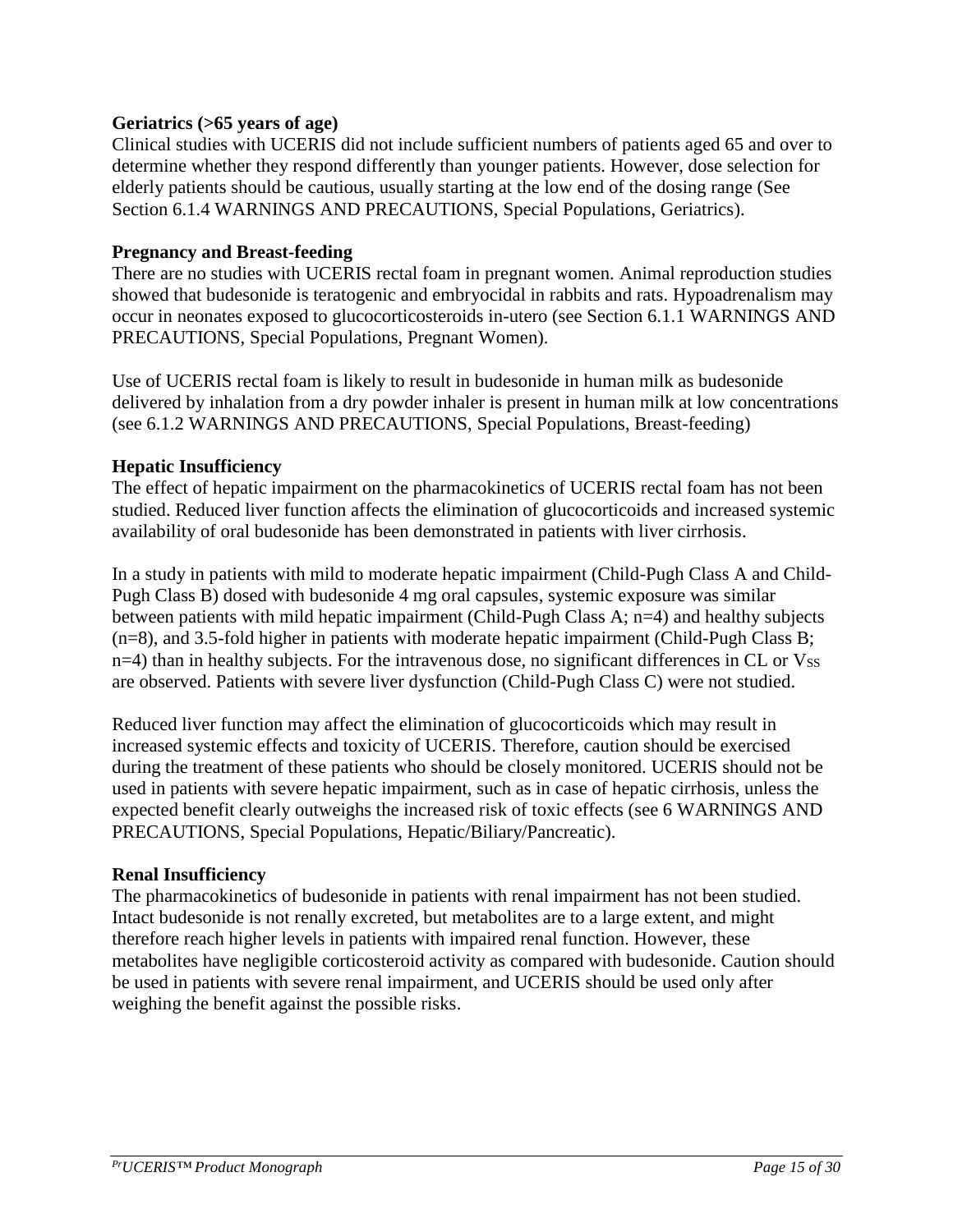## <span id="page-15-0"></span>**10 STORAGE, STABILITY AND DISPOSAL**

UCERIS rectal foam is supplied as a kit containing 2 aerosol canisters with 28 PVC applicators coated with paraffin lubricant for administration of the foam. Each canister is labeled with a net weight of 33.4 g and contains 14 metered doses.

Store at 15-30 °C.

## <span id="page-15-1"></span>**11 SPECIAL HANDLING INSTRUCTIONS**

UCERIS rectal foam contains a flammable propellant. Do not have the canister burned after use and do not spray contents directly towards flames.

- Do not expose to heat or store at temperatures above 49°C.
- Flammable. Avoid fire, flame, or smoking during and immediately following administration.
- Contents under pressure. Do not puncture or incinerate.

Do not refrigerate.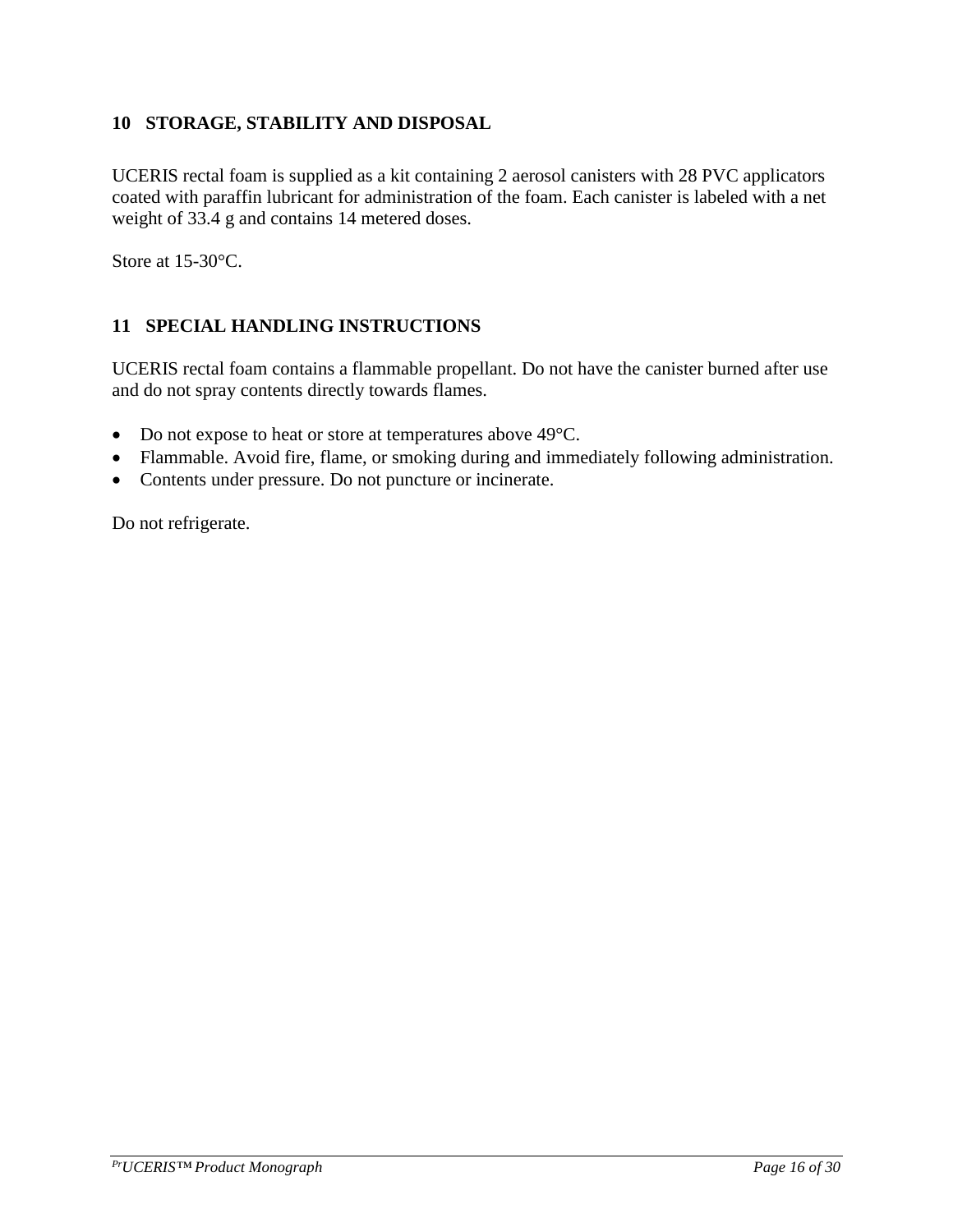#### **PART II: SCIENTIFIC INFORMATION**

## <span id="page-16-1"></span><span id="page-16-0"></span>**12 PHARMACEUTICAL INFORMATION**

#### **Drug Substance**

| Proper name:       | <b>Budesonide</b> |
|--------------------|-------------------|
| Chemical name:     | <b>Budesonide</b> |
| Molecular formula: | $C_{25}H_{34}O_6$ |

Molecular mass: 430.5 g / mol

Structural formula:



#### **Physicochemical properties**

Description: UCERIS rectal foam contains budesonide, a non-halogenated synthetic glucocorticoid, as the active ingredient. It is a mixture of the 2 epimers (22S: 22R (1:1 to 1.5) differing in the position of an acetal chain.

Budesonide is designated chemically as (RS)-11β, 16α, 17,21 tetrahydroxypregna-1,4-diene3,20 dione cyclic 16,17-acetal with butyraldehyde.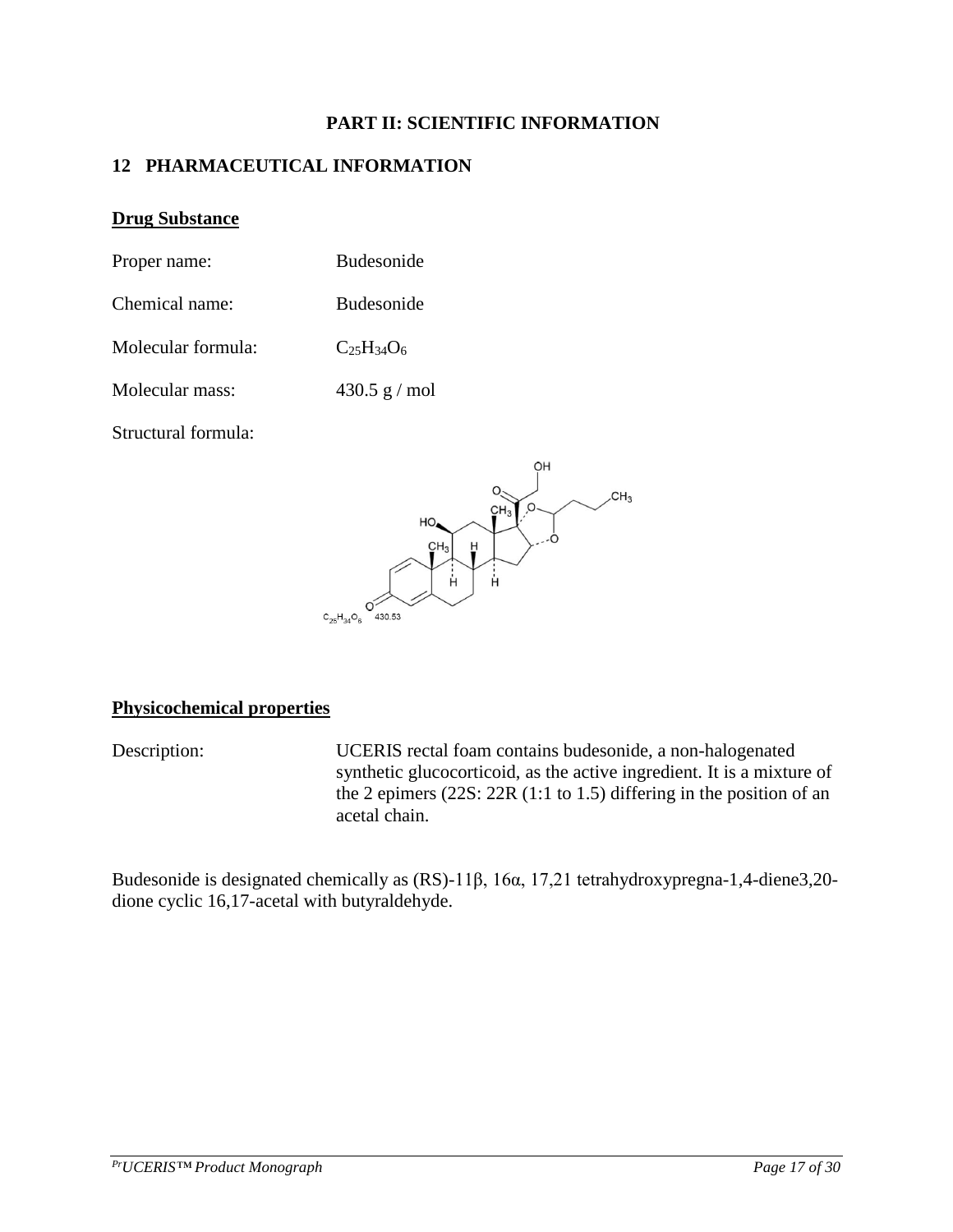## <span id="page-17-0"></span>**13 CLINICAL TRIALS**

## <span id="page-17-1"></span>**13.1 Trial Design and Study Demographics**

The safety and efficacy of UCERIS rectal foam were evaluated in 2 replicate, randomized, double-blind, placebo-controlled, multi-center trials (Studies BUCF3001 and BUCF3002).

Participants in the trials were adult patients with active mild-to-moderate distal ulcerative colitis with disease extending at least 5 cm but no further than 40 cm from the anal verge (confirmed by endoscopy). To be eligible, patients had to have a Modified Mayo Disease Activity Index (MMDAI) score between 5 and 10, inclusive, a rectal bleeding subscore of 2 or 3, and an endoscopy subscore of 2 or 3. The MMDAI score ranges from 0 to 12 and has 4 subscales as described in Table 5.

| Stool frequency <sup>a</sup>                                                                                                                                                                 | Rectal Bleeding <sup>b</sup>                                                                                             | Endoscopy/Sigmoidoscopy                                                                                                                                                                                                                                                            | <b>Physician's Global</b><br>Assessment <sup>c</sup>                                 |
|----------------------------------------------------------------------------------------------------------------------------------------------------------------------------------------------|--------------------------------------------------------------------------------------------------------------------------|------------------------------------------------------------------------------------------------------------------------------------------------------------------------------------------------------------------------------------------------------------------------------------|--------------------------------------------------------------------------------------|
| $0:$ = Normal (Normal<br>number of stools per day $1 =$ streaks of blood<br>for this patient<br>$1: 1$ to 2 more than normal<br>$2: 3$ to 4 more than normal<br>$3: \geq 5$ more than normal | $0 =$ no blood seen<br>$w/$ stool < half the<br>time<br>$2 =$ obvious blood<br>w/stool most of time<br>$3 =$ blood alone | $0 =$ <b>normal</b> or inactive disease<br>$1 = \text{mild}$ (erythema, decreased<br>vascular pattern <sup>d</sup> )<br>$2 =$ <b>moderate</b> (marked erythema,<br>absent vascular pattern, friability,<br>erosions)<br>$3$ = severe disease (spontaneous<br>bleeding, ulceration) | $0 = normal$<br>$1 =$ mild disease<br>$2 =$ moderate disease<br>$3$ = severe disease |

#### **Table 5. Modified Mayo Disease Activity Index (MMDAI)**

a. Each patient served as his or her own control to establish the degree of abnormality of the stool frequency.

b. The daily bleeding score represented the most severe bleeding of the day.

c. The physician's global assessment acknowledged the 3 other criteria, the patient's daily record of abdominal discomfort and general sense of well-being, and other observations, such as physical findings and the patient's performance status.

d. The Mayo Index, "friability" was deleted from an endoscopy score of 1. With this modification, the presence of friability was indicative of an endoscopy score of 2 or 3.

Oral and rectal corticosteroids, and rectal 5-aminosalicylic acid (5-ASA) products were prohibited during the course of the trials but were allowed as rescue therapy. Oral 5-ASA products were allowed at doses  $\leq 4.8$  grams/day.

In total, 546 subjects were randomized the combined two trials: 267 subjects to UCERIS rectal foam and 279 subjects to placebo. Patients received UCERIS rectal foam 2 mg or placebo twice daily for 2 weeks followed by once daily for 4 weeks.

In the combined studies, the mean age was 44 years and 42 years, in the UCERIS and placebo groups, respectively. Most patients were females (59% with placebo, and 54% with UCERIS), and 8% of patients were  $\geq 65$  years of age in the UCERIS group (n=21), as compared to 4% in the placebo group. Approximately 90% were Caucasian.

The majority of patients had a baseline diagnosis of proctosigmoiditis (71%), and the remaining had a baseline diagnosis of proctitis.

Baseline mean MMDAI total score was 7.9 and 8.0 in the UCERIS rectal foam group and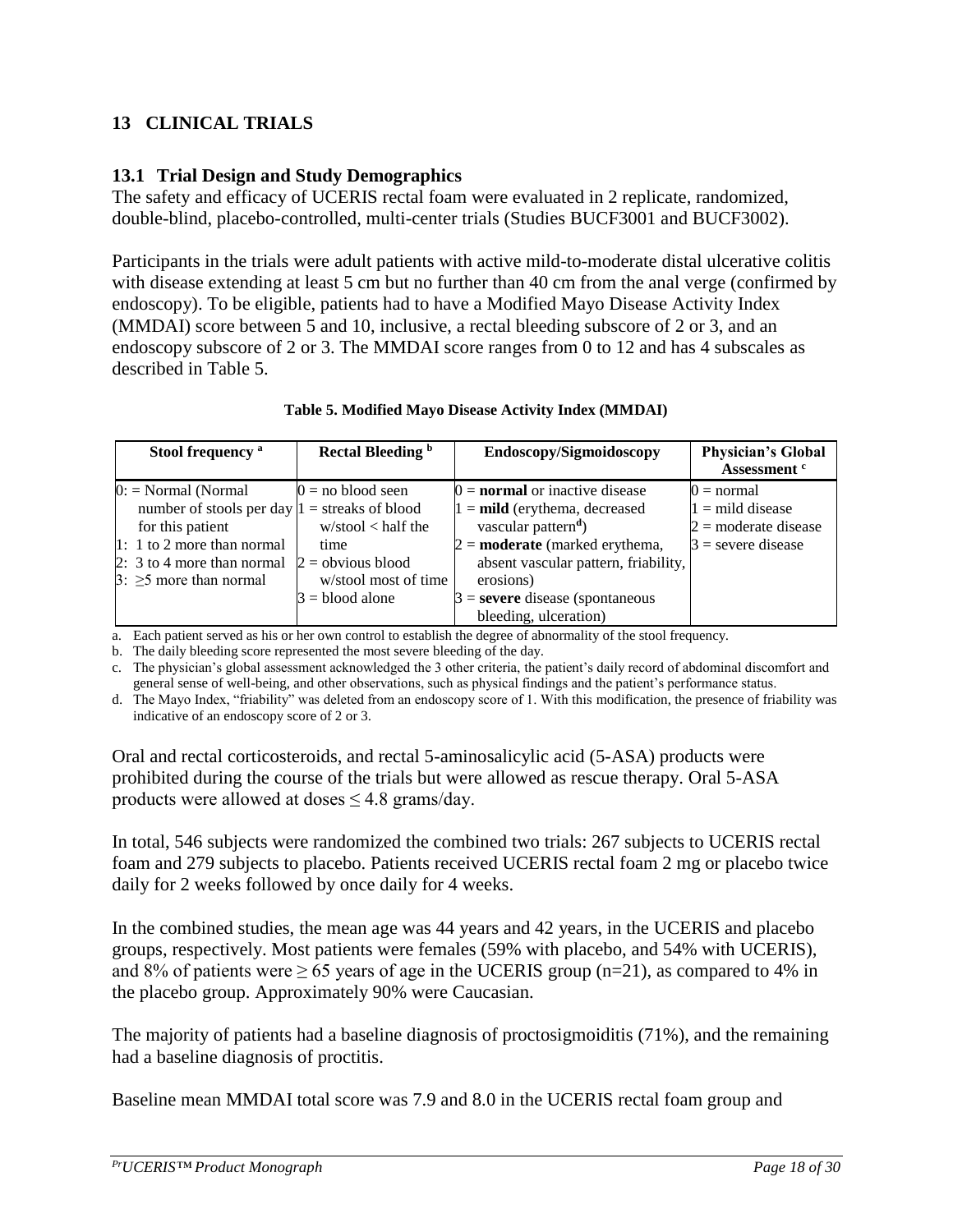placebo group, respectively. The mean of the subscores at baseline were not significantly different by treatment groups: approximately 1.8, 2.1, and 2.1 for the stool frequency subscore, bleeding subscore, and endoscopy subscore, respectively.

Concomitant oral 5-ASA use at baseline was 59% and 51% in Studies BUCF3001 and BUCF3002, respectively.

The primary endpoint was the proportion of subjects who were in remission after 6 weeks of treatment. Remission was defined as a decrease or no change in the stool frequency subscore from baseline, a rectal bleeding subscore of 0, and an endoscopy score of 0 or 1.

#### <span id="page-18-0"></span>**13.2 Study Results**

In each trial (Study BUCF3001 and Study BUCF3002), a significantly higher proportion of patients in the UCERIS rectal foam group than in the placebo group were in remission at Week 6 (pooled p<0.0001) and had a rectal bleeding subscore of 0 at Week 6 (pooled p<0.0001) (Table 6).

|                                             | <b>Study BUCF3001</b>                  |                             |                      |                                           |  |
|---------------------------------------------|----------------------------------------|-----------------------------|----------------------|-------------------------------------------|--|
| <b>Efficacy Endpoint</b>                    | <b>UCERIS Rectal Foam</b><br>$N=133$   | Placebo<br>$N = 132$        | p-value <sup>b</sup> | <b>Treatment</b><br>Difference (95%<br>CD |  |
| Remission at Week 6 <sup>a</sup>            | 38.3%                                  | 25.8%                       | 0.0322               | 12.6%<br>$(1.5\%, 23.7\%)$                |  |
| Rectal Bleeding subscore $= 0$<br>at Week 6 | 46.6%                                  | 28.0%                       | 0.0020               | 18.6%<br>$(7.2\%, 30\%)$                  |  |
|                                             | <b>Study BUCF3002</b>                  |                             |                      |                                           |  |
|                                             | <b>UCERIS Rectal Foam</b><br>$N = 134$ | <b>Placebo</b><br>$N = 147$ | p-value <sup>b</sup> | <b>Treatment</b><br>Difference (95%<br>CD |  |
| Remission at Week 6 <sup>a</sup>            | 44.0%                                  | 22.4%                       | < 0.0001             | 21.6%<br>$(10.8\%, 32.4\%)$               |  |
| Rectal Bleeding subscore $= 0$<br>at Week 6 | 50.0%                                  | 28.6%                       | < 0.0001             | 21.4%<br>$(10.3\%, 32.6\%)$               |  |

|  |  | Table 6 - Efficacy Results: Studies BUCF3001 and BUCF3002 |
|--|--|-----------------------------------------------------------|
|  |  |                                                           |

<sup>a</sup> Remission was defined as an endoscopy subscore of 0 or 1, a rectal bleeding subscore of 0, and a decrease or no change in stool frequency subscore from baseline.

b p-values obtained from the Cochran-Mantel-Haenszel (CMH) test.

CI: Confidence Interval

<span id="page-18-1"></span>In Study BUCF3001, the percentage of patients with endoscopy subscore of 0 or 1 at Week 6 was 55.6% in the UCERIS rectal foam group versus 43.2% in the placebo group. In Study BUCF3002, the corresponding percentage were 56.0% in the UCERIS rectal foam group versus 36.7% in the placebo group.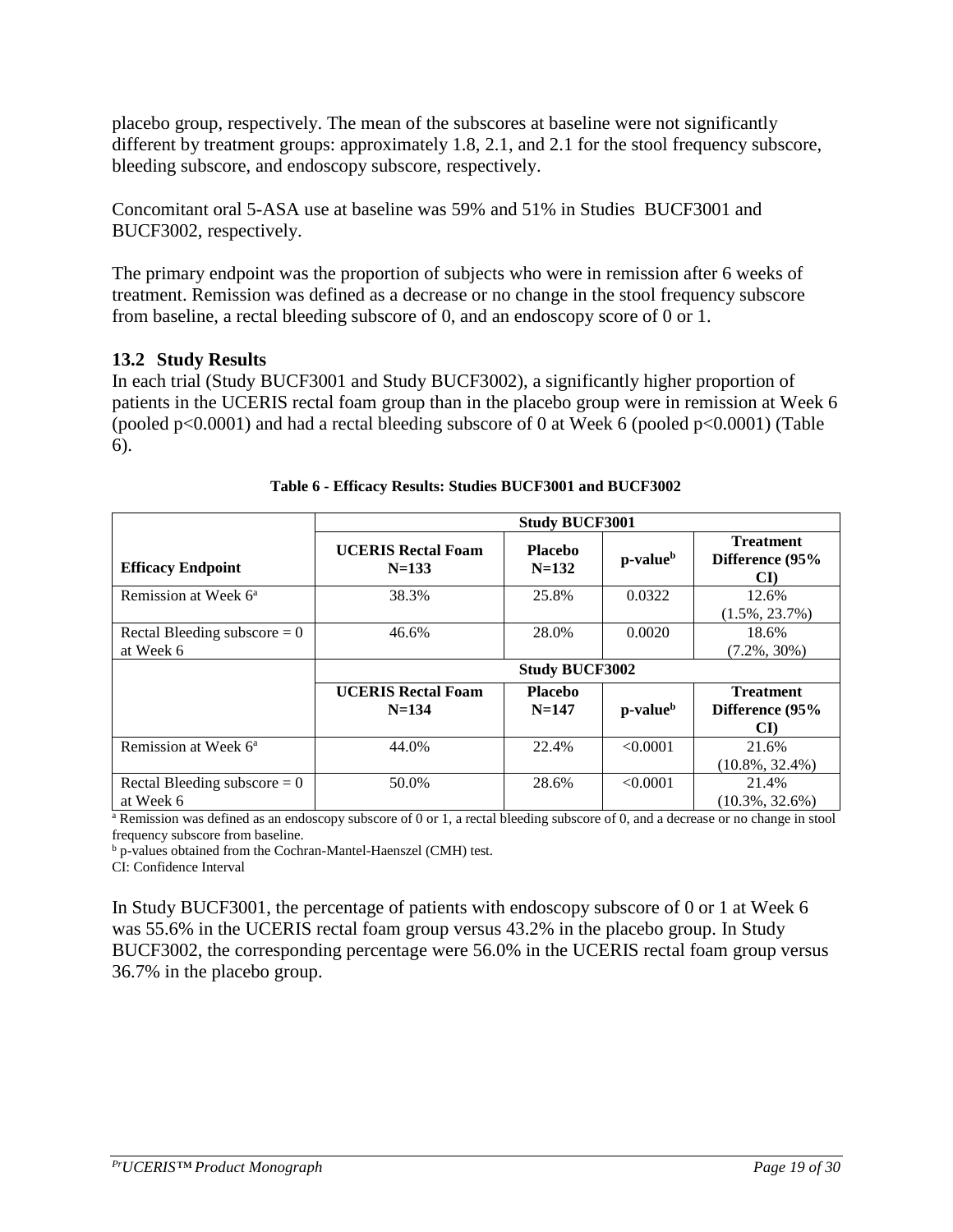## **14 NON-CLINICAL TOXICOLOGY**

## **General Toxicity**

The acute and chronic toxicity of budesonide has been evaluated in mice, rats, dogs, and monkeys after oral, intravenous, intraperitoneal and subcutaneous administration. Published data indicate that the acute toxicity of budesonide depends on the route of administration. Mortality was seen at substantially lower doses after i.v., i.p. and s.c. administration compared to oral administration. The  $LD_{50}$  values ranged between 53.6 and 173 mg/kg for s.c. administration, between 98.9 and 320 mg/kg for i.v. administration and between 138 and 300 mg/kg for the i.p. route. In contrast, after oral administration,  $LD_{50}$  values between  $>3200$  mg/kg and >10,000 mg/kg were obtained. This likely reflects low systemic bioavailability due to extensive first-pass effect in the liver. In addition to acute toxicity studies conducted with budesonide, the acute toxicity of intravenously-administered 11β,16α-dihydroxy-androsta-1,4-diene-3,17-dione (DHADD), the main degradation product of budesonide, was evaluated in mice. Results showed that while DHADD exhibits acute toxicity following IV administration at a lower dose in comparison with budesonide (LD<sub>50</sub>: 150 mg/kg for DHADD versus 320 mg/kg for budesonide), this LD<sub>50</sub> is extremely high in comparison to DHADD doses associated with therapeutic use of 2 mg budesonide once or twice daily.

Toxicity profiles of budesonide after chronic exposure were typical of high-dose glucocorticosteroids and included atrophy of the thymus, adrenals and lymph nodes, gastric ulcerations, decreases in white blood cell counts, depression of the hypothalamic pituitary adrenal (HPA) axis, increased liver glycogen, and gastrointestinal hemorrhage. The no observed adverse effect level (NOAEL) in rats was > 5 mcg/kg/day given subcutaneously. Twice-daily rectal administration of budesonide foam was well tolerated at doses up to 4 mg/day in 6- and 39-week pivotal repeat dose toxicity studies in dogs, with no local adverse effects on rectal tissues. Orally administered budesonide (capsules and extended-release tablets) was well tolerated in monkeys dosed at 18 mg/day for 28 days.

#### **Carcinogenicity**

Carcinogenicity studies with budesonide were conducted in rats and mice.

In a 2-year study in Sprague-Dawley rats, budesonide caused a statistically significant increase in the incidence of gliomas in male rats at an oral dose of 50 mcg/kg (approximately 0.12 times the recommended intrarectal dose of 4 mg/day in humans, based on the body surface area). In addition, there were increased incidences of primary hepatocellular tumors in male rats at 25 mcg/kg (approximately 0.06 times the recommended intrarectal dose of 4 mg/day in humans, based on the body surface area) and above. No tumorigenicity was seen in female rats at oral doses up to 50 mcg/kg (approximately 0.12 times the recommended intrarectal dose of 4 mg/day in humans, based on the body surface area).

In an additional 2-year study in male Sprague-Dawley rats, budesonide caused no gliomas at an oral dose of 50 mcg/kg (approximately 0.12 times the recommended intrarectal dose of 4 mg/day in humans, based on the body surface area). However, it caused a statistically significant increase in the incidence of hepatocellular tumors at an oral dose of 50 mcg/kg (approximately 0.12 times the recommended intrarectal dose of 4 mg/day in humans, based on the body surface area). The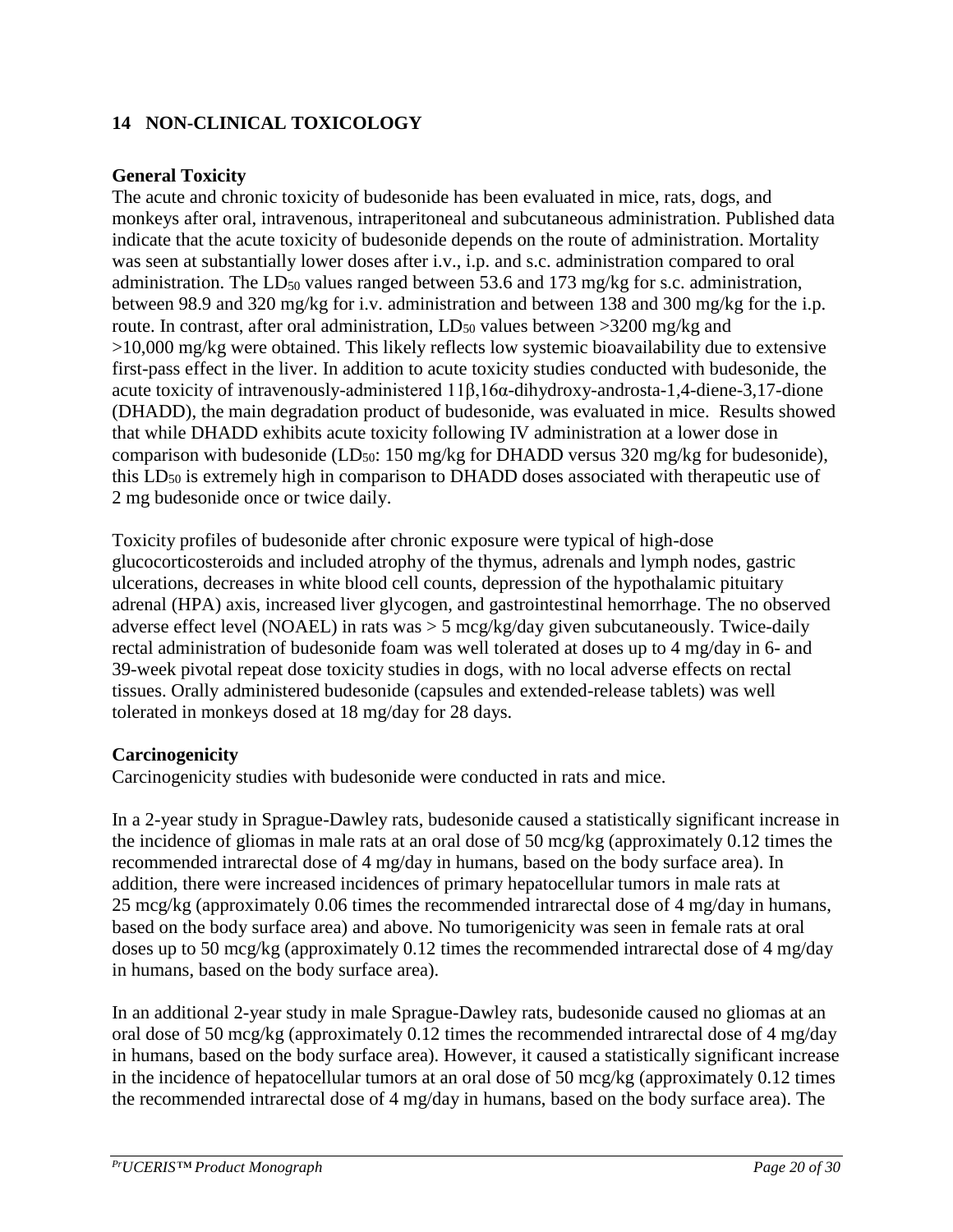concurrent reference glucocorticosteroids (prednisolone and triamcinolone acetonide) showed similar findings.

In a 91-week study in mice, budesonide caused no treatment-related carcinogenicity at oral doses up to 200 mcg/kg (approximately 0.24 times the recommended intrarectal dose of 4 mg/day in humans, based on the body surface area).

## **Genotoxicity**

Budesonide showed no evidence of mutagenic potential in the Ames test, the mouse lymphoma cell forward gene mutation (TK+/-) test, the human lymphocyte chromosome aberration test, the Drosophila melanogaster sex-linked recessive lethality test, the rat hepatocyte UDS test or the mouse micronucleus test.

## **Reproductive and Developmental Toxicology**

In subcutaneous embryofetal development studies, fetal loss, decreased pup weights, and skeletal abnormalities were observed at a subcutaneous dose of 25 mcg/kg in rabbits (approximately 0.12 times the recommended human intrarectal dose of 4 mg/day, based on the body surface area) and 500 mcg/kg in rats (approximately 1.2 times the recommended human intrarectal dose of 4 mg/day, based on the body surface area).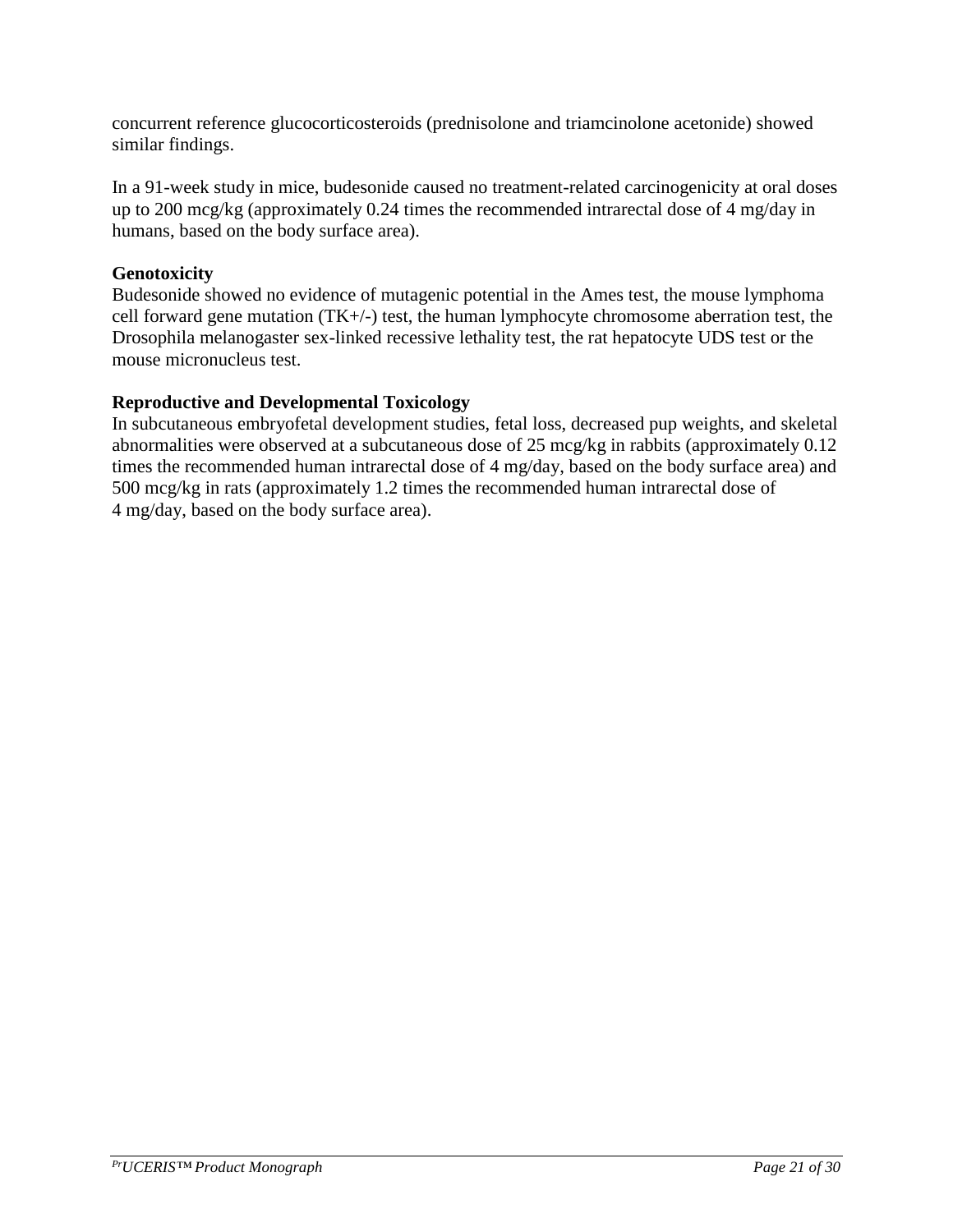#### <span id="page-21-0"></span>**READ THIS FOR SAFE AND EFFECTIVE USE OF YOUR MEDICINE PATIENT MEDICATION INFORMATION**

## **PrUCERISTM**

Budesonide Foam Aerosol Foam, 2 mg/actuation (14 actuation per can), Rectal

Read this carefully before you start taking UCERIS and each time you get a refill. This leaflet is a summary and will not tell you everything about this drug. Talk to your healthcare professional about your medical condition and treatment and ask if there is any new information about UCERIS.

#### **What is UCERIS used for?**

To treat mild to moderate ulcerative colitis and to get this condition under control (induced remission).

## **How does UCERIS work?**

UCERIS rectal foam contains budesonide, which helps reduce inflammation. This helps decrease symptoms of ulcerative colitis such as pain and diarrhea.

## **What are the ingredients in UCERIS?**

Medicinal ingredients: budesonide Non-medicinal ingredients: Cetyl Alcohol, Citric Acid Monohydrate, Edetate Disodium, Emulsifying Wax, Polyoxyl (10) Stearyl Ether, Propylene Glycol, Purified Water Propellant: Isobutane, N-Butane, Propane

## **UCERIS comes in the following dosage forms:**

2 mg/actuation

#### **Do not use UCERIS if:**

- you are allergic to budesonide or any of the ingredients in UCERIS. See the beginning of this leaflet for a complete list of ingredients in UCERIS
- vou have an infection
- vou have tuberculosis
- you have a viral eye infection called ocular herpes simplex

## **To help avoid side effects and ensure proper use, talk to your healthcare professional before you take UCERIS. Talk about any health conditions or problems you may have, including if you:**

- have liver problems
- are about to have an operation
- have chicken pox or measles or have recently been near anyone with chicken pox or measles
- have or had a family history of diabetes, cataracts, or increased pressure in the eye (glaucoma).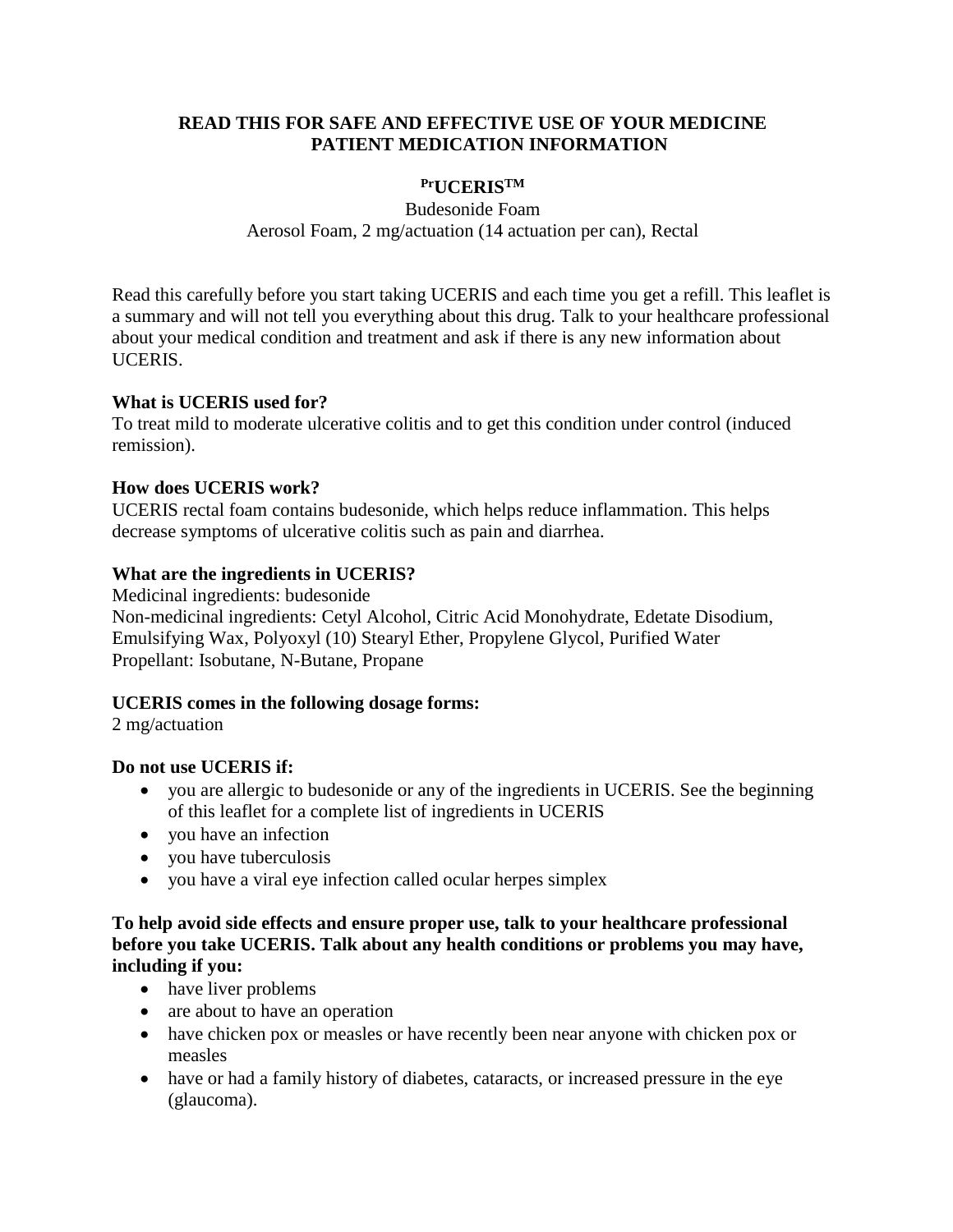- have or had tuberculosis
- have high blood pressure (hypertension)
- have brittle bone (osteoporosis)
- have stomach ulcers
- have glaucoma or cataract or any other problems
- are pregnant or plan to become pregnant. It is not known if UCERIS will harm your unborn baby.
- are breastfeeding or planning to breastfeed. UCERIS can pass into your breast milk and may harm your baby. You and your healthcare provider should decide if you will use UCERIS or breastfeed. You should not do both.

#### **Other warnings you should know about:**

UCERIS is flammable. Avoid fire, flame and smoking during and right after using UCERIS.

UCERIS may lower your ability to fight infections and you should:

- avoid contact with people who have chicken pox or measles.
- contact your doctor if you have signs of infection such as:
- fever
- pain
- ache, chills, feeling tired
- nausea, vomiting

If you take other steroid medicines for allergies, switching to UCERIS may cause these allergies to come back. These allergies may include eczema (a skin disease) or inflammation inside your nose (rhinitis). Contact your doctor if any allergies get worse.

#### **Tell your healthcare professional about all the medicines you take, including any drugs, vitamins, minerals, natural supplements or alternative medicines.**

#### **The following may interact with UCERIS:**

- ketoconazole or itraconazole, used to treat fungal infections
- ritonavir, indinavir, saquinavir, which are HIV medications
- cyclosporine and erythromycin, which are antibiotics

Do not eat grapefruit or drink grapefruit juice while using UCERIS. Eating grapefruit or drinking grapefruit juice can increase the level of UCERIS in your blood.

#### **How to take UCERIS:**

Read the *Patient Medication Information* and the following instructions before you start using it. Talk to your healthcare provider if you have any questions.

- Before using UCERIS, you should use the bathroom to empty your bowels.
- You may use UCERIS while in a standing position, in a lying position, or in a sitting position (for example, while using the toilet).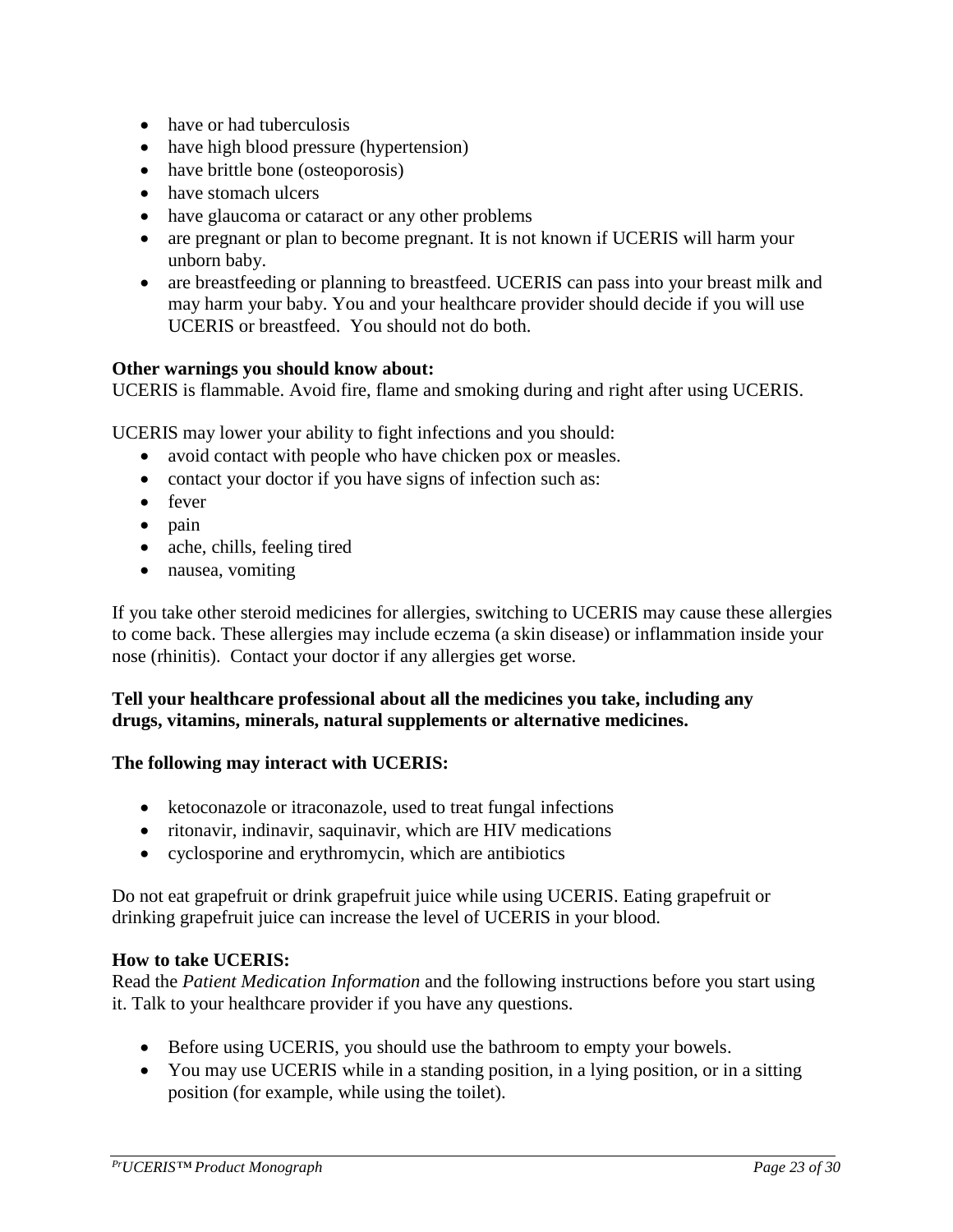- Use UCERIS exactly as your healthcare provider tells you to use it.
- UCERIS **should only be used rectally (through the anus).** Do not take UCERIS by mouth.
- You should stop using UCERIS before preparing for a colonoscopy. Call your healthcare provider before restarting UCERIS after your colonoscopy.

Applicators should be used only 1 time. You should use a new applicator for each dose.

Each kit contains:

- Patient Medication Information
- canisters containing 14 doses each
- 4 trays of single-use applicators (7 applicators per tray)
- Applicator disposal bags for use after each dose

## *Preparing to use UCERIS rectal foam*



**Figure B**



**Figure C**

#### **Step 1: Twist Safety Tab to Remove**

Before the first use, remove the safety tab from under the pump dome **(See Figure B)**.

**The canister cannot be used if safety tab is not removed.**

#### **Step 2: Attach the Applicator**

The applicators are in a special tray. Hold the tray firmly and pull to remove 1 applicator. Push the applicator firmly onto the nozzle of the canister **(See Figure C)**.

Each applicator is coated with a lubricant. If needed, you can apply an additional lubricant, such as petrolatum or petroleum jelly.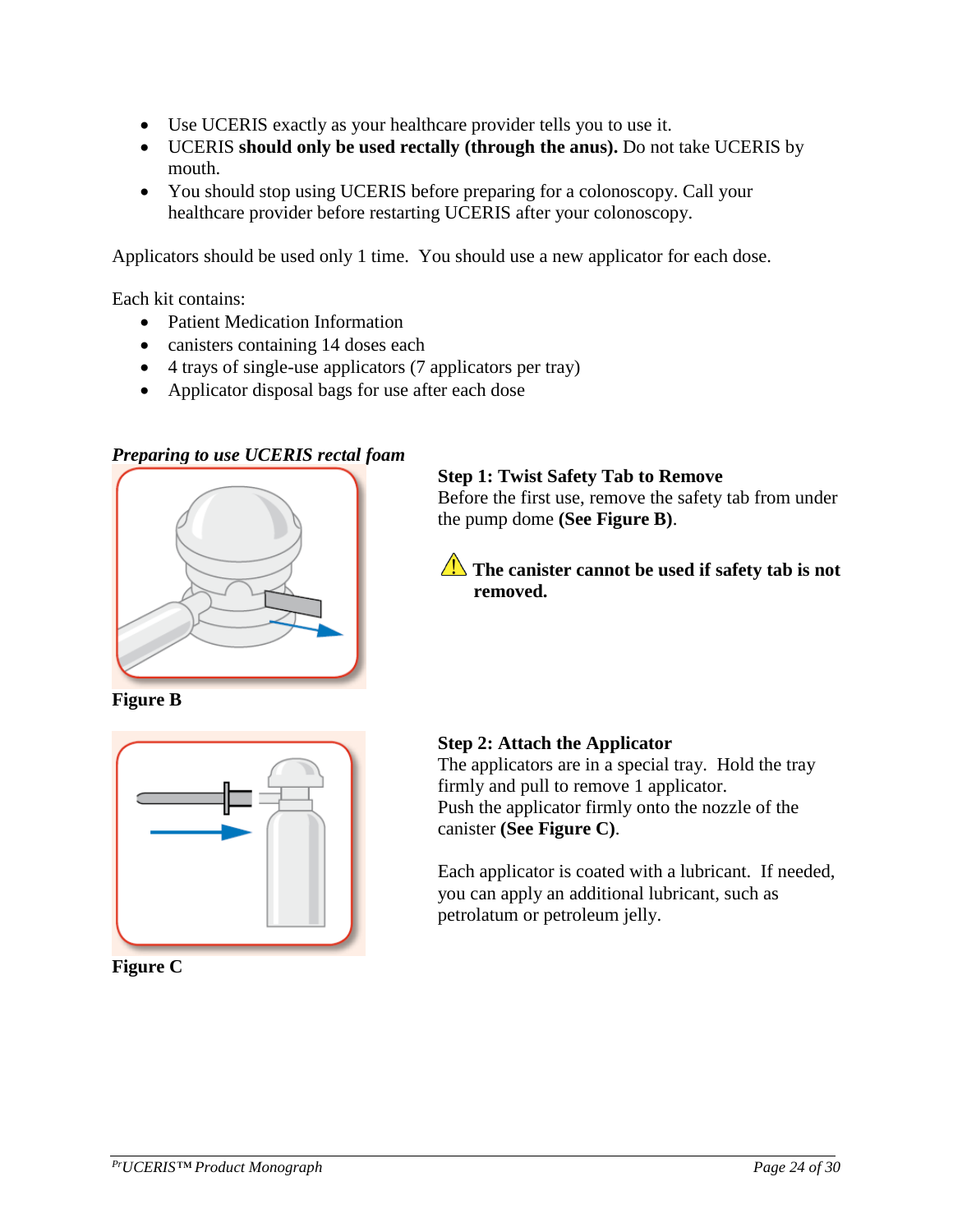

# **Figure D**



**Figure E**



**Figure F**

# **Step 3: Align Notch to Nozzle**

To unlock the canister, twist the dome on the top of the canister until the semi-circular notch underneath the dome is in line with the nozzle **(See Figure D)**.

# **Step 4: Warm and Shake Canister**

Warm the canister by holding it in your hands while shaking it vigorously for 10 to 15 seconds **(See Figure E)**.

# **Step 5: Turn the Canister Upside Down**

Place your forefinger on the top of pump dome and then turn the canister upside down **(See Figure F)**.

The canister will only work properly when held **with the pump dome pointing down.**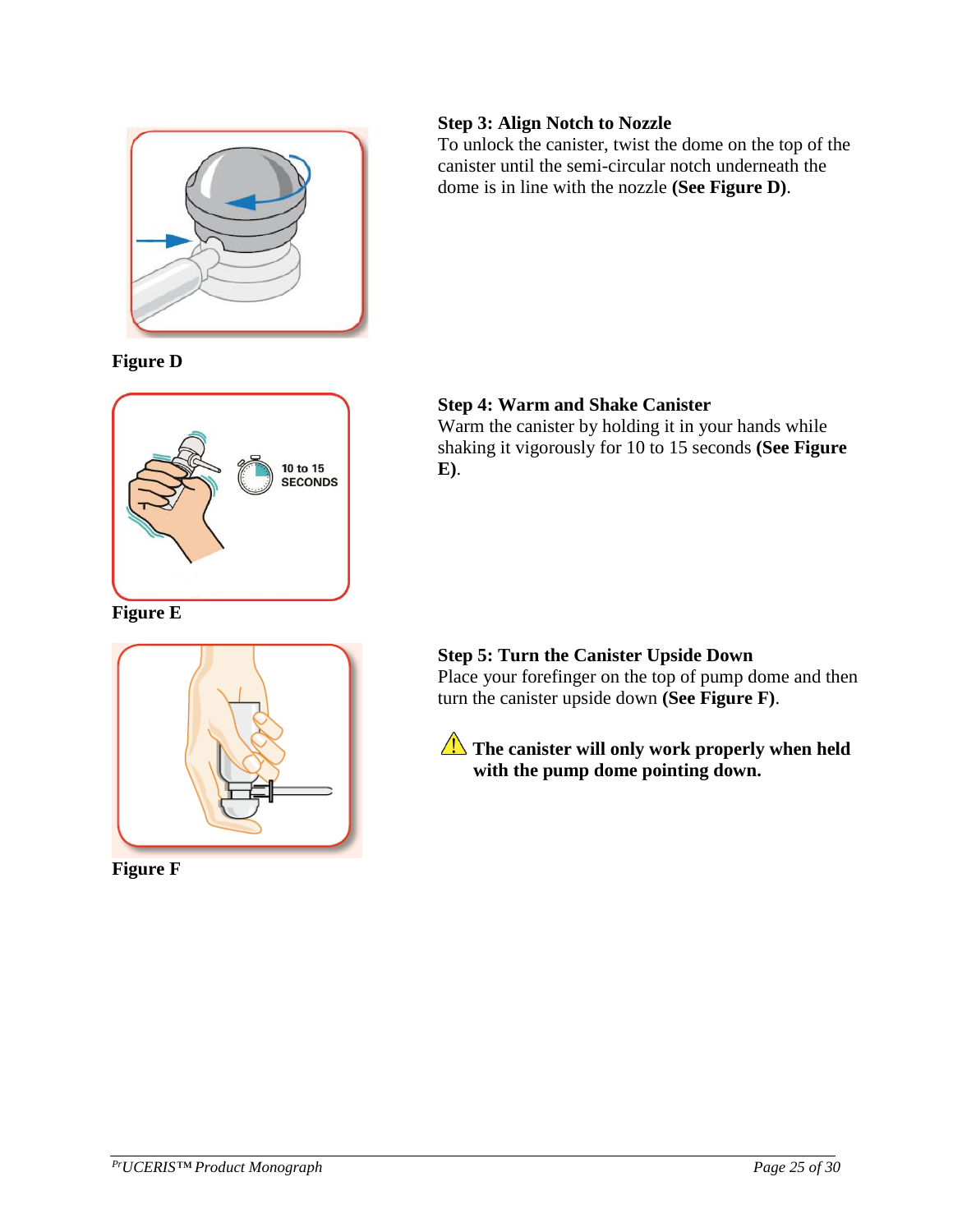

**Figure G**



**Figure H**



**Figure I**



**Figure J**

## **Step 6: Insert the Applicator into Rectum**

Insert the applicator into your rectum as far as it is comfortable.

The easiest way to use UCERIS is to keep one foot on the floor and raise the other foot onto a firm surface such as a chair or stool **(See Figure G)**.

## **Step 7: Give a Dose of UCERIS**

To give a dose of UCERIS, use your forefinger to fully push down the pump dome one time and hold it for about 2 seconds in that position (**See Figure H**).

# **Step 8: Release and Hold**

Release finger pressure on the pump dome and hold the applicator in place for 10 to 15 seconds (**See Figure I**).

#### **Step 9: Remove the Applicator**  (**See Figure J**) The foam will still expand a little and may drop out of the applicator or anus.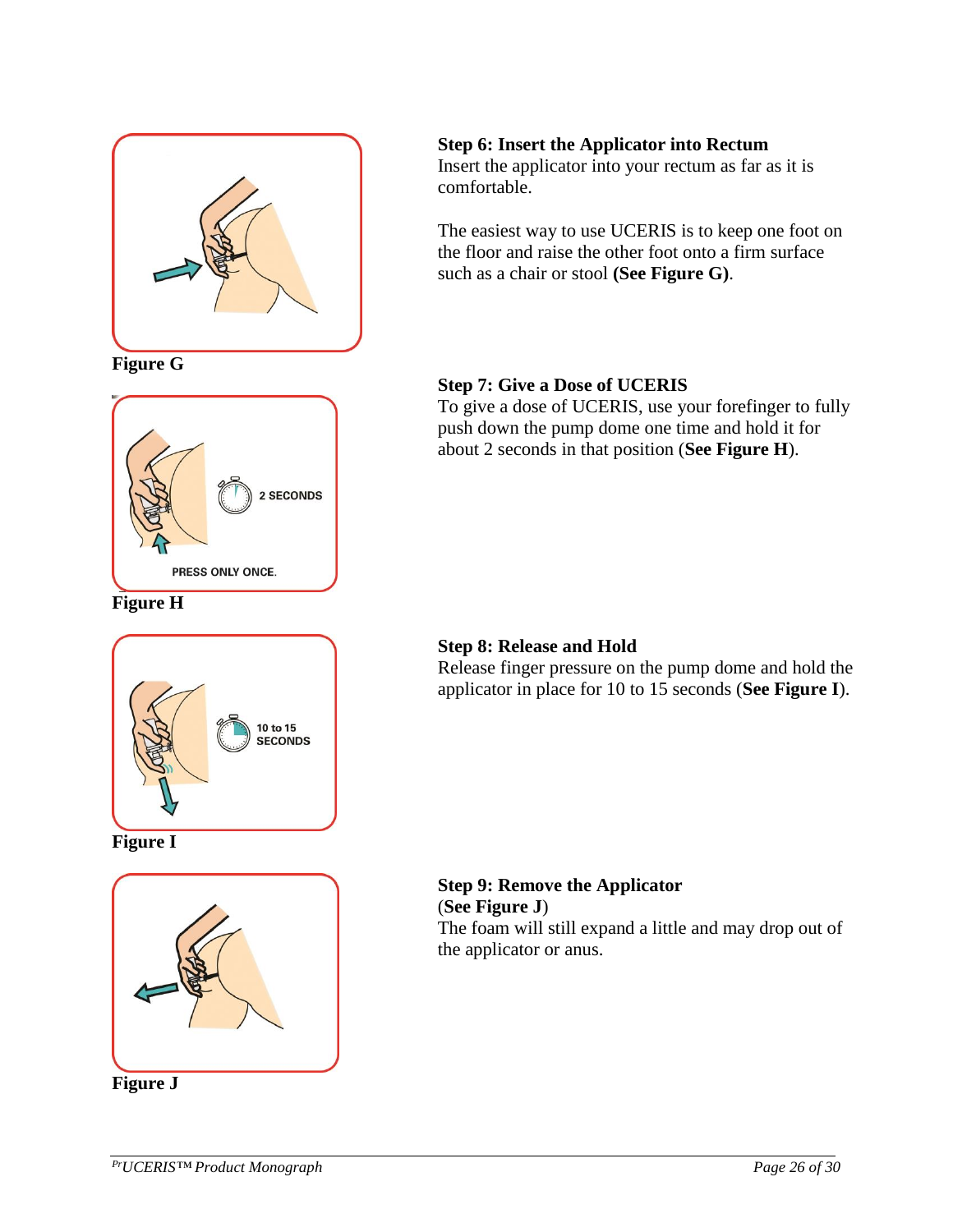

**Figure K**



**Figure L**

**Step 10: Remove Applicator from Canister**

Remove the applicator from the canister and place the used applicator in the plastic bag provided. (**See Figure K**). Throw the plastic bag away in your household trash.

Each applicator should be used only once. Please discard the applicator after use.

**Step 11: Twist Notch on Dome Away from Nozzle** To prevent loss of UCERIS from the canister between uses, turn the pump dome around so that the semicircular notch faces the opposite direction to the nozzle (**See Figure L**).



**Wash your hands with soap and water. Try not to empty your bowels until the next morning.**

# **Usual dose:**

Take twice daily for 2 weeks followed by 1 metered dose administered rectally once daily for 4 weeks.

Apply UCERIS in the morning and the evening for the first 2 weeks of treatment; then once daily in the evening for the next 4 weeks. When applied in the evening, use immediately before bedtime. Try not to empty your bowels again until the next morning.

## **Overdose:**

If you regularly use more UCERIS than you should, you may develop signs/symptoms of hypercorticism (too much corticosteroid medicine in your blood).

If you think you have taken too much UCERIS, contact your healthcare professional, hospital emergency department or regional poison control centre immediately, even if there are no symptoms.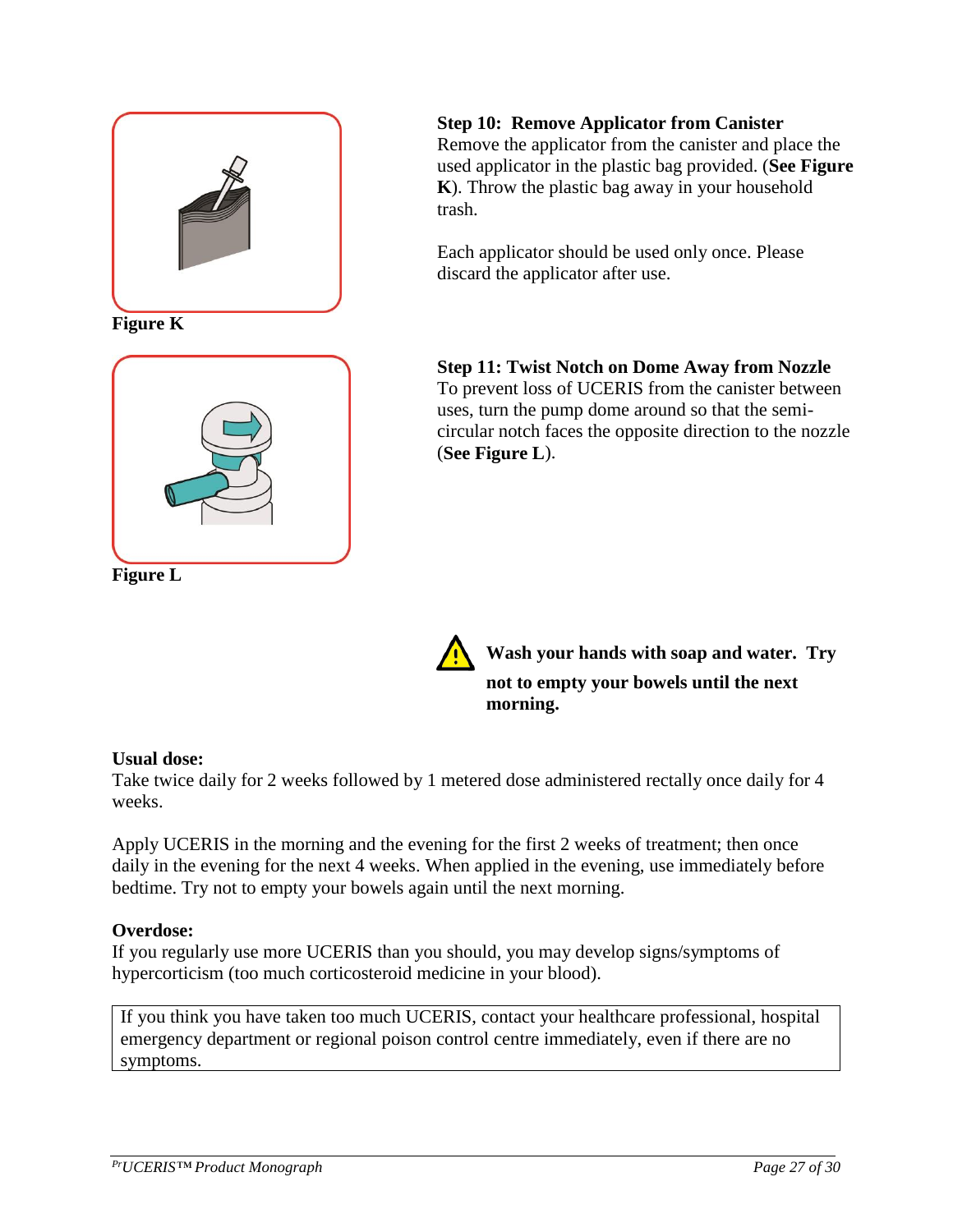#### **Missed Dose:**

If you forget to take an occasional dose of UCERIS it is not necessary to make up the missed dose. Just continue with the next dose as prescribed.

#### **What are possible side effects from using UCERIS?**

*These are not all the possible side effects you may feel when taking UCERIS*. *If you experience any side effects not listed here, contact your healthcare professional.*

The most common side effect of UCERIS includes rash.

Using corticosteroid for a long time reduces your ability to handle stress. Before having an operation or emergency, contact your doctor if you are under stress and have symptoms such as:

- tiredness, weakness
- nausea, vomiting
- low blood pressure

| Serious side effects and what to do about them                                                                                                                                                                                                                                                                                                    |                                      |                  |                                   |  |  |
|---------------------------------------------------------------------------------------------------------------------------------------------------------------------------------------------------------------------------------------------------------------------------------------------------------------------------------------------------|--------------------------------------|------------------|-----------------------------------|--|--|
|                                                                                                                                                                                                                                                                                                                                                   | Talk to your healthcare professional | Stop taking drug |                                   |  |  |
| Symptom / effect                                                                                                                                                                                                                                                                                                                                  | Only if severe                       | In all cases     | and get immediate<br>medical help |  |  |
| <b>Allergic Reaction: difficulty</b><br>swallowing or breathing,<br>wheezing; drop in blood<br>pressure; feeling sick to your<br>stomach and throwing up; hives<br>or rash; swelling of the face,<br>lips, tongue or throat.                                                                                                                      |                                      |                  | X                                 |  |  |
| Constipation                                                                                                                                                                                                                                                                                                                                      | $\mathbf X$                          |                  |                                   |  |  |
| Headache                                                                                                                                                                                                                                                                                                                                          | $\mathbf X$                          |                  |                                   |  |  |
| Changes in vision that may be<br>signs of glaucoma (increased<br>pressure in your eye), cataract<br>(clouding of the lens of your<br>eye)                                                                                                                                                                                                         |                                      | $\mathbf X$      |                                   |  |  |
| <b>Adrenal effects: roundness of</b><br>the face, weight gain, reduced<br>glucose tolerance, high blood<br>sugar, fluid retention in the<br>tissues (e.g. swollen legs),<br>increased excretion of potassium<br>(hypokalemia), irregular periods<br>in women, unwanted body hair<br>in women, impotence, abnormal<br>laboratory findings (reduced | $\mathbf{X}$                         |                  |                                   |  |  |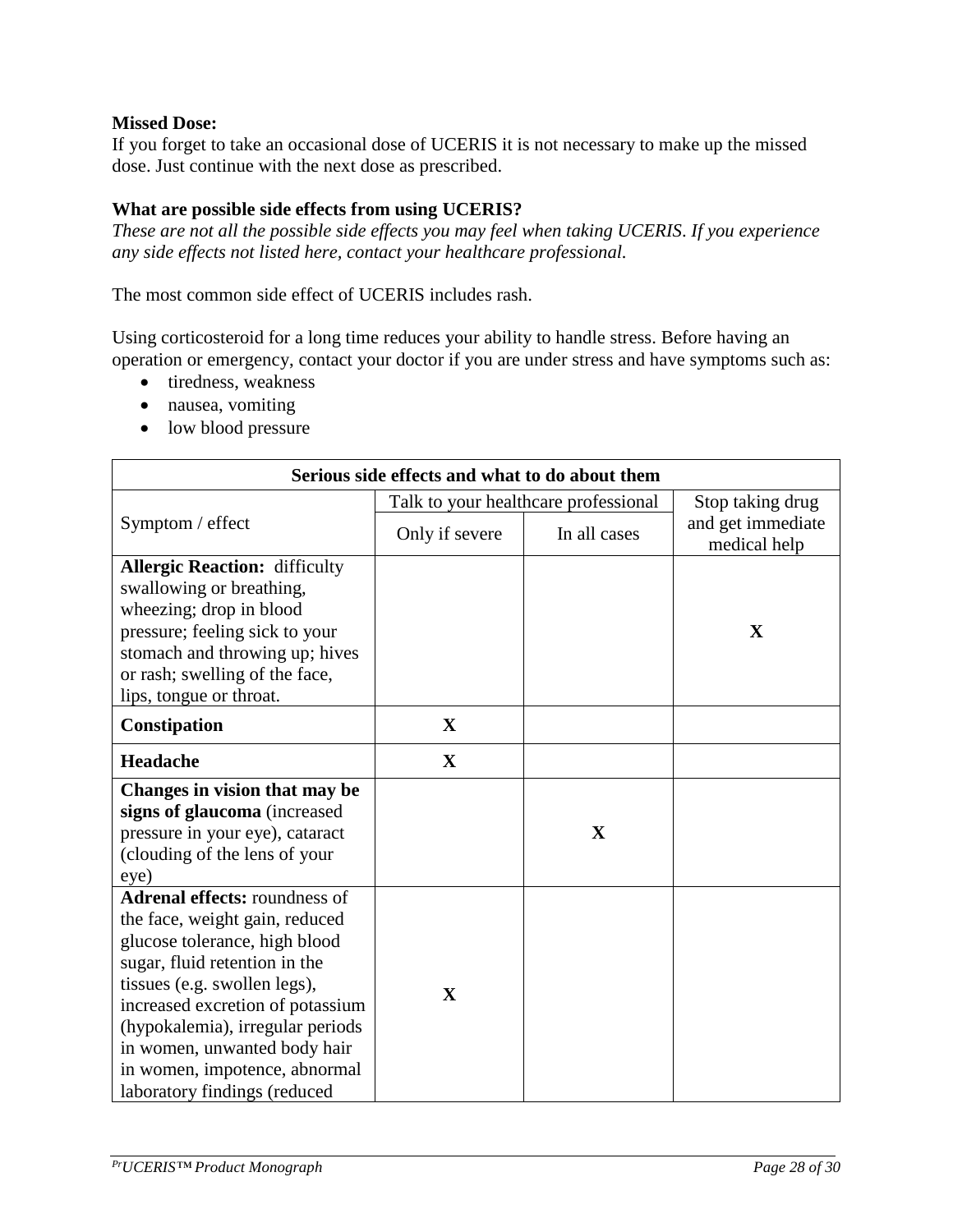| adrenal function), red stripes on<br>the skin (stretch marks), acne                                                                                                                                                                                |             |              |  |
|----------------------------------------------------------------------------------------------------------------------------------------------------------------------------------------------------------------------------------------------------|-------------|--------------|--|
| <b>Pancreatitis (inflammation of</b><br>the pancreas): severe pain in<br>the abdomen and back                                                                                                                                                      | X           |              |  |
| <b>Mood changes</b> , such as anxiety,<br>aggression or trouble sleeping                                                                                                                                                                           | X           |              |  |
| <b>Increased risk of infection</b><br>(such as chicken pox and<br>measles)                                                                                                                                                                         |             | $\mathbf{X}$ |  |
| <b>Hypertension</b> (high blood<br>pressure): shortness of breath,<br>fatigue, dizziness or fainting,<br>chest pain or pressure, swelling<br>in your ankles and legs, bluish<br>color to your lips and skin,<br>racing pulse or heart palpitations | $\mathbf X$ |              |  |

If you have a troublesome symptom or side effect that is not listed here or becomes bad enough to interfere with your daily activities, talk to your healthcare professional.

#### **Reporting Side Effects**

You can report any suspected side effects associated with the use of health products to Health Canada by:

- Visiting the Web page on Adverse Reaction Reporting [\(http://www.hc-sc.gc.ca/dhp](http://www.hc-sc.gc.ca/dhp-mps/medeff/report-declaration/index-eng.php)[mps/medeff/report-declaration/index-eng.php\)](http://www.hc-sc.gc.ca/dhp-mps/medeff/report-declaration/index-eng.php) for information on how to report online, by mail or by fax; or
- Calling toll-free at 1-866-234-2345.

*NOTE: Contact your health professional if you need information about how to manage your side effects. The Canada Vigilance Program does not provide medical advice.*

#### **Storage:**

- Store UCERIS at 15<sup>o</sup>C to 30<sup>o</sup>C.
- Do not store the UCERIS container near heat or store at temperatures above 49°C.
- Do not puncture or burn the UCERIS canister.
- Do not refrigerate.
- Keep out of reach and sight of children.